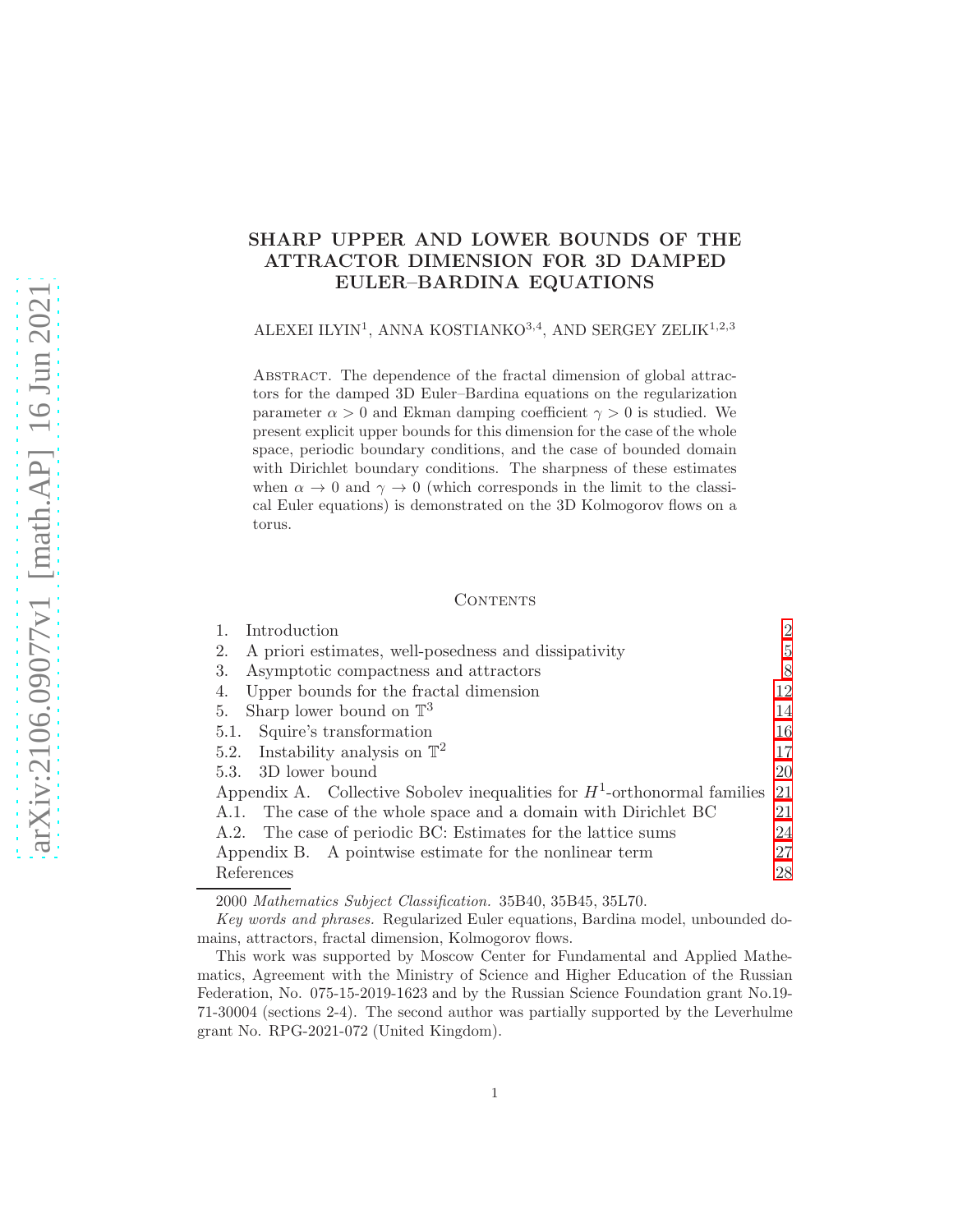### 1. INTRODUCTION

<span id="page-1-0"></span>Being the central mathematical model in hydrodynamics, the Navier-Stokes and Euler equations permanently remain in the focus of both the analysis of PDEs and the theory of infinite dimensional dynamical systems and their attractors, see [\[2,](#page-27-1) [8,](#page-27-2) [13,](#page-28-0) [15,](#page-28-1) [16,](#page-28-2) [25,](#page-28-3) [26,](#page-28-4) [43,](#page-29-0) [44,](#page-29-1) [45\]](#page-29-2) and the references therein for more details. Most studied is the 2D case where reasonable results on the global well-posedness and regularity of solutions as well as the results on the existence of global attractors and their dimension are available. However, the global well-posedness in the 3D case remains a mystery and even listed by the Clay institute of mathematics as one of the Millennium problems. This mystery inspires a comprehensive study of various modifications/regularizations of the initial Navier-Stokes/Euler equations (such as Leray- $\alpha$  model, hyperviscous Navier-Stokes equations, regularizations via p-Laplacian, etc.), many of which have a strong physical background and are of independent interest, see e.g. [\[14,](#page-28-5) [19,](#page-28-6) [26,](#page-28-4) [34,](#page-29-3) [37\]](#page-29-4) and the references therein.

In the present paper we shall be dealing with the following regularized damped Euler system:

<span id="page-1-1"></span>
$$
\begin{cases}\n\partial_t u + (\bar{u}, \nabla_x) \bar{u} + \gamma u + \nabla_x p = g, \\
\text{div } \bar{u} = 0, \quad u(0) = u_0.\n\end{cases}
$$
\n(1.1)

with forcing q and Ekman damping term  $\gamma u$ ,  $\gamma > 0$ . The damping term  $\gamma u$  makes the system dissipative and is important in various geophysical models [\[39\]](#page-29-5). Here and below  $\bar{u}$  is a smoothed (filtered) vector field related with the initial velocity field  $u$  as the solution of the Stokes problem

<span id="page-1-2"></span>
$$
u = \bar{u} - \alpha \Delta_x \bar{u} + \nabla_x q, \quad \text{div } \bar{u} = 0,
$$
\n(1.2)

where  $\alpha > 0$  is a given small parameter. In other words,

$$
\bar{u} = (1 - \alpha A)^{-1} u,
$$

where  $A := \Pi \Delta_x$  is the Stokes operator and  $\Pi$  is the Helmholtz–Leray projection to divergent free vector fields in the corresponding domain.

System [\(1.1\)](#page-1-1), [\(1.2\)](#page-1-2) (at least in the conservative case  $\gamma = 0$ ) is often referred to as the simplified Bardina subgrid scale model of turbulence, see [\[4,](#page-27-3) [5,](#page-27-4) [24\]](#page-28-7) for the derivation of the model and further discussion, so in this paper we shall be calling [\(1.1\)](#page-1-1) the damped Euler–Bardina equations. We also mention that rewriting [\(1.1\)](#page-1-1) in terms of the variable  $\bar{u}$  gives

$$
\partial_t \bar{u} - \alpha \partial_t \Delta_x \bar{u} + (\bar{u}, \nabla_x) \bar{u} + \gamma \bar{u} + \nabla_x p = \alpha \gamma \Delta_x \bar{u} + g \tag{1.3}
$$

which is a damped version of the so-called Navier–Stokes–Voight equations arising in the theory of viscoelastic fluids, see [\[23,](#page-28-8) [38\]](#page-29-6) for the details.

Our main interest in the present paper is to study the dimension of global attractors for system [\(1.1\)](#page-1-1) in 2D and 3D paying main attention to the most complicated 3D case. Note that, unlike the classical Euler equations, Bardina-Euler equations can be interpreted as an ODE with bounded nonlineariry in the proper Hilbert space, so no problems with well-posedness arise, see [\[5\]](#page-27-4) and also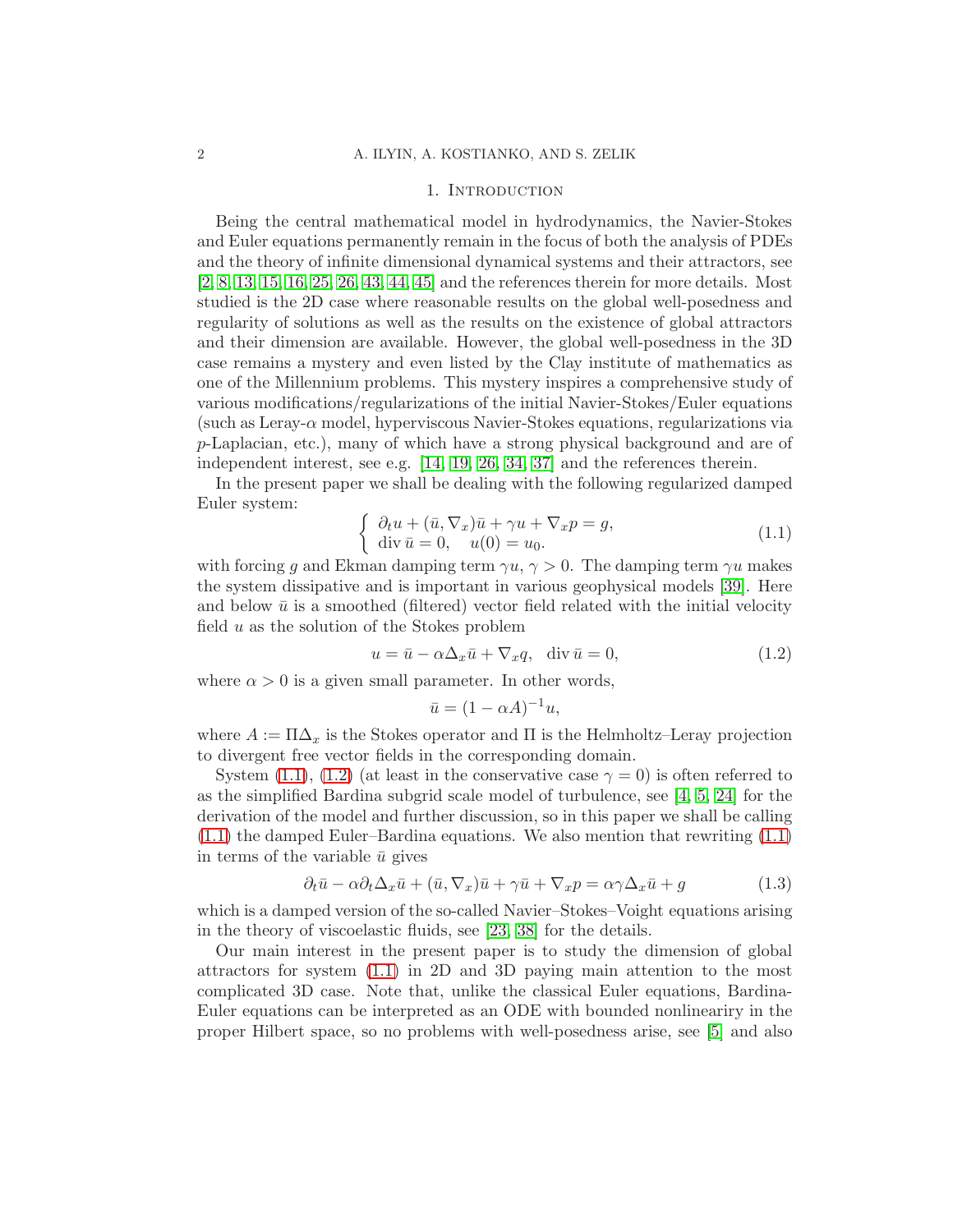section §[2](#page-4-0) below, so the main aim of our study is to get as sharp as possible bounds for the corresponding global attractors. Each case  $d = 2$  and  $d = 3$  in turn is studied in three different settings as far as the boundary conditions are concerned. More precisely, the system is studied

- (1) on the torus  $\Omega = \mathbb{T}^d = [0, 2\pi]^d$ . In this case the standard zero mean condition is imposed on  $u$ ,  $\bar{u}$  and  $g$ ;
- (2) in the whole space  $\Omega = \mathbb{R}^d$ ;
- (3) in a bounded domain  $\Omega \subset \mathbb{R}^d$  with Dirichlet boundary conditions for  $\bar{u}$ .

We denote by  $W^{s,p}(\Omega)$  the standard Sobolev space of distributions whose derivatives up to order s belong to the Lebesgue space  $L^p(\Omega)$ . In the Hilbert case  $p=2$ we will write  $H^s(\Omega)$  instead of  $W^{s,2}(\Omega)$ . In order to work with velocity vector fields, we denote by  $\mathbf{H}^s = \mathbf{H}^s(\Omega)$  the subspace of  $[H^s(\Omega)]^d$  consisting of divergence free vector fields. In the case of  $\Omega \subset \mathbb{R}^d$  we assume in addition that vector fields from  $\mathbf{H}^s$  satisfy Dirichlet boundary conditions and in the case of periodic boundary conditions  $\Omega = \mathbb{T}^d$  we assume that these vector fields have zero mean. We also recall that equation  $(1.1)$  possesses the standard energy identity

$$
\frac{1}{2}\frac{d}{dt}\left(\|\bar{u}\|_{L^{2}(\Omega)}^{2}+\alpha\|\nabla_{x}\bar{u}\|_{L^{2}(\Omega)}^{2}\right)+\gamma\left(\|\bar{u}\|_{L^{2}(\Omega)}^{2}+\alpha\|\nabla_{x}\bar{u}\|_{L^{2}(\Omega)}^{2}\right)=(g,\bar{u}),
$$

where  $(u, v)$  is the standard inner product in  $[L^2(\Omega)]^d$ . For this reason it is natural to consider problem  $(1.1)$  in the phase space  $\mathbf{H}^1$  with norm

$$
\|\bar{u}\|_{\alpha}^2 := \|\bar{u}\|_{L^2}^2 + \alpha \|\nabla_x \bar{u}\|_{L^2}^2.
$$

Our first main result is the following theorem which gives an explicit upper bound for the fractal dimension of the attractor in the 3D case.

**Theorem 1.1.** Let  $d = 3$ , let  $\Omega$  be as described above, and let  $g \in [L^2(\Omega)]^3$  (in the periodic case we assume also that g has zero mean). Then the solution semigroup  $S(t)$  associated with equation [\(1.1\)](#page-1-1) possesses a global attractor  $\mathscr{A} \in \mathbb{H}^1$  with finite fractal dimension satisfying the following inequality:

<span id="page-2-0"></span>
$$
\dim_F \mathscr{A} \le \frac{1}{12\pi} \frac{\|g\|_{L^2}^2}{\alpha^{5/2}\gamma^4} \,. \tag{1.4}
$$

The analogue of this estimate for the 2D case reads

<span id="page-2-1"></span>
$$
\dim_F \mathscr{A} \le \frac{1}{16\pi} \frac{\|g\|_{L^2}^2}{\alpha^2 \gamma^4} \tag{1.5}
$$

with the following improvement for the case when  $\Omega = \mathbb{T}^2$  or  $\Omega = \mathbb{R}^2$ :

<span id="page-2-2"></span>
$$
\dim_F \mathscr{A} \le \frac{1}{8\pi} \frac{\|\operatorname{curl} g\|_{L^2}^2}{\alpha \gamma^4} \tag{1.6}
$$

due to estimates related with the vorticity equation.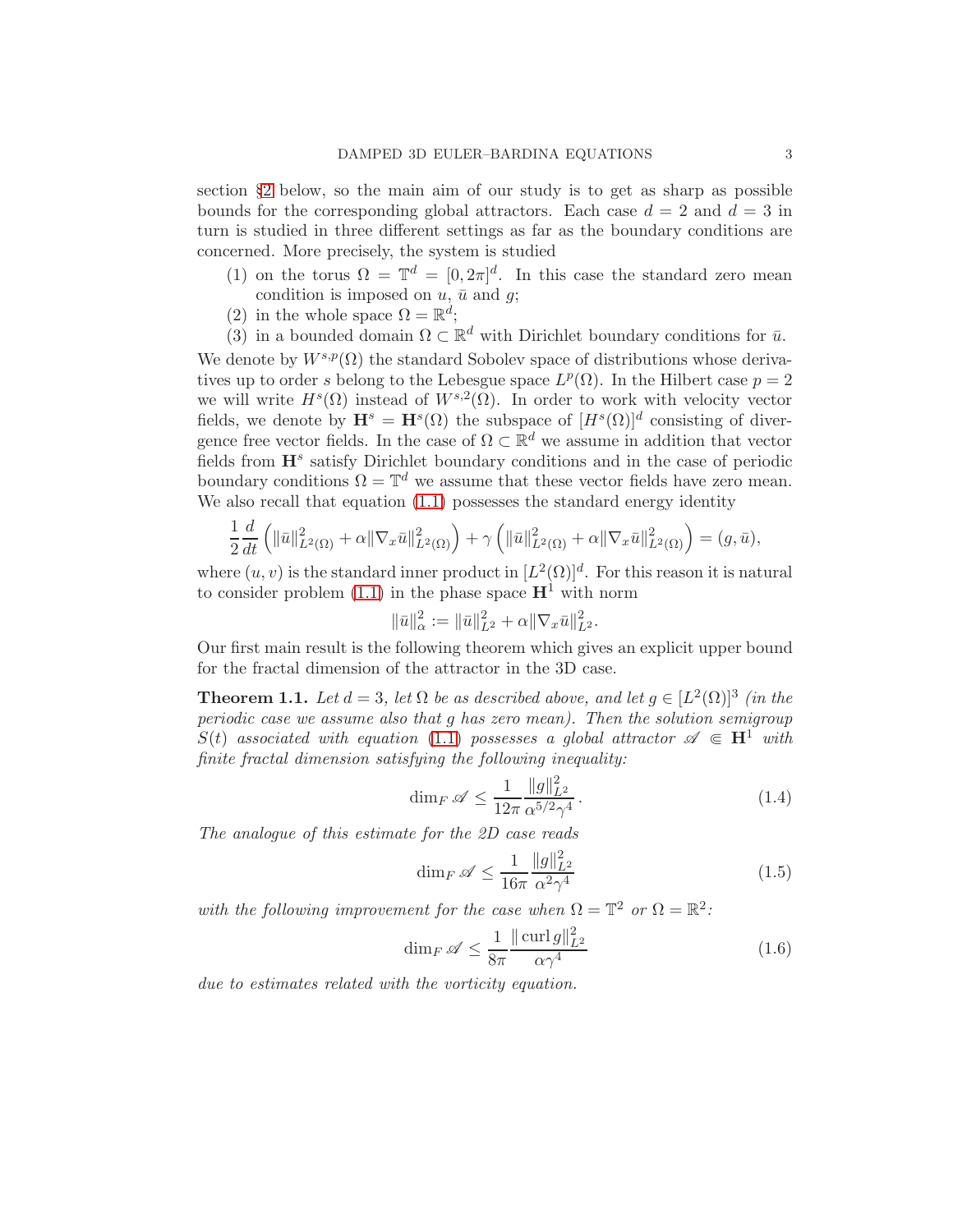Since the general case  $\gamma > 0$  is reduced to the particular one with  $\gamma = 1$ by scaling  $t \to \gamma^{-1}t$ ,  $u \to \gamma^{-2}u$ ,  $g \to \gamma^{-2}g$ , the most interesting in estimates [\(1.4\)](#page-2-0), [\(1.5\)](#page-2-1) and [\(1.6\)](#page-2-2) is the dependence of the RHS on  $\alpha$ . For the viscous case of equations [\(1.1\)](#page-1-1)

$$
\partial_t u + (\bar{u}, \nabla_x) \bar{u} + \nabla_x q = \nu \Delta_x u + g
$$

the following estimate is proved in [\[5\]](#page-27-4):

$$
\dim_F\mathscr{A}\leq C\frac{\|g\|_{L^2}^{6/5}}{\nu^{12/5}\alpha^{18/5}}
$$

for the case  $\Omega = \mathbb{T}^3$ . We see that even in the case  $\nu = 1$  this estimate gives essentially worse dependence on  $\alpha$  than our estimate [\(1.4\)](#page-2-0). The upper bounds for 3D Navier-Stokes-Voight equation obtained in [\[23\]](#page-28-8) give even worse dependence on the parameter  $\alpha$  (like  $\alpha^{-6}$ ). Estimates [\(1.5\)](#page-2-1) and [\(1.6\)](#page-2-2) have been proved for  $\Omega = \mathbb{T}^2$  in a recent paper [\[22\]](#page-28-9). The sharpness of these estimates in the limit as  $\alpha \to 0$  was also established there for the case of the 2D Kolmogorov flows. However, to the best of our knowledge, no lower bounds for the dimension of the attractor of the Euler–Bardina equations in 3D are available in the literature.

Our second main result covers this gap. Namely, we consider the 3D Kolmogorov flows on the torus  $\Omega = \mathbb{T}^3$  for equations [\(1.1\)](#page-1-1) generated by the family of the right-hand sides parameterized by an integer parameter  $s \in \mathbb{N}$ :

<span id="page-3-0"></span>
$$
g = g_s = \begin{cases} g_1 = \gamma^2 \lambda(s) \sin(sx_3), \\ g_2 = 0, \\ g_3 = 0, \end{cases}
$$
 (1.7)

where  $s \sim \alpha^{-1/2}$  and  $\lambda(s)$  is a specially chosen amplitude, see §[5.](#page-13-0) Then, performing an accurate instability analysis for the linearization of equation [\(1.1\)](#page-1-1) on the corresponding Kolmogorov flow (in the spirit of [\[33\]](#page-29-7), see also [\[20,](#page-28-10) [21,](#page-28-11) [32\]](#page-29-8)), we get the following result.

**Theorem 1.2.** Let  $\Omega = \mathbb{T}^3$  and let  $\gamma > 0$ , and  $\alpha > 0$ . Then in the limit  $\alpha \rightarrow 0$  the integer parameter s and the amplitude  $\lambda(s)$  can be chosen so that the corresponding forcing  $g = g_s$  of the form [\(1.7\)](#page-3-0) produces the global attractor  $\mathscr{A} = \mathscr{A}_s$ , whose dimension satisfies the following lower bound:

<span id="page-3-1"></span>
$$
\dim_F \mathscr{A} \ge c \frac{\|g\|_{L^2}^2}{\alpha^{5/2} \gamma^4},\tag{1.8}
$$

where  $c > 0$  is an absolute effectively computable constant.

Estimate  $(1.8)$  shows that our upper bound  $(1.4)$  is optimal. Again, to the best of our knowledge, this is the first optimal two-sided estimate for the attractor dimension in a 3D hydrodynamical problem.

In this connection we recall the celebrated upper bound in [\[11\]](#page-27-5) for the attractor dimension of the classical Navier–Stokes system on the 2D torus, which is still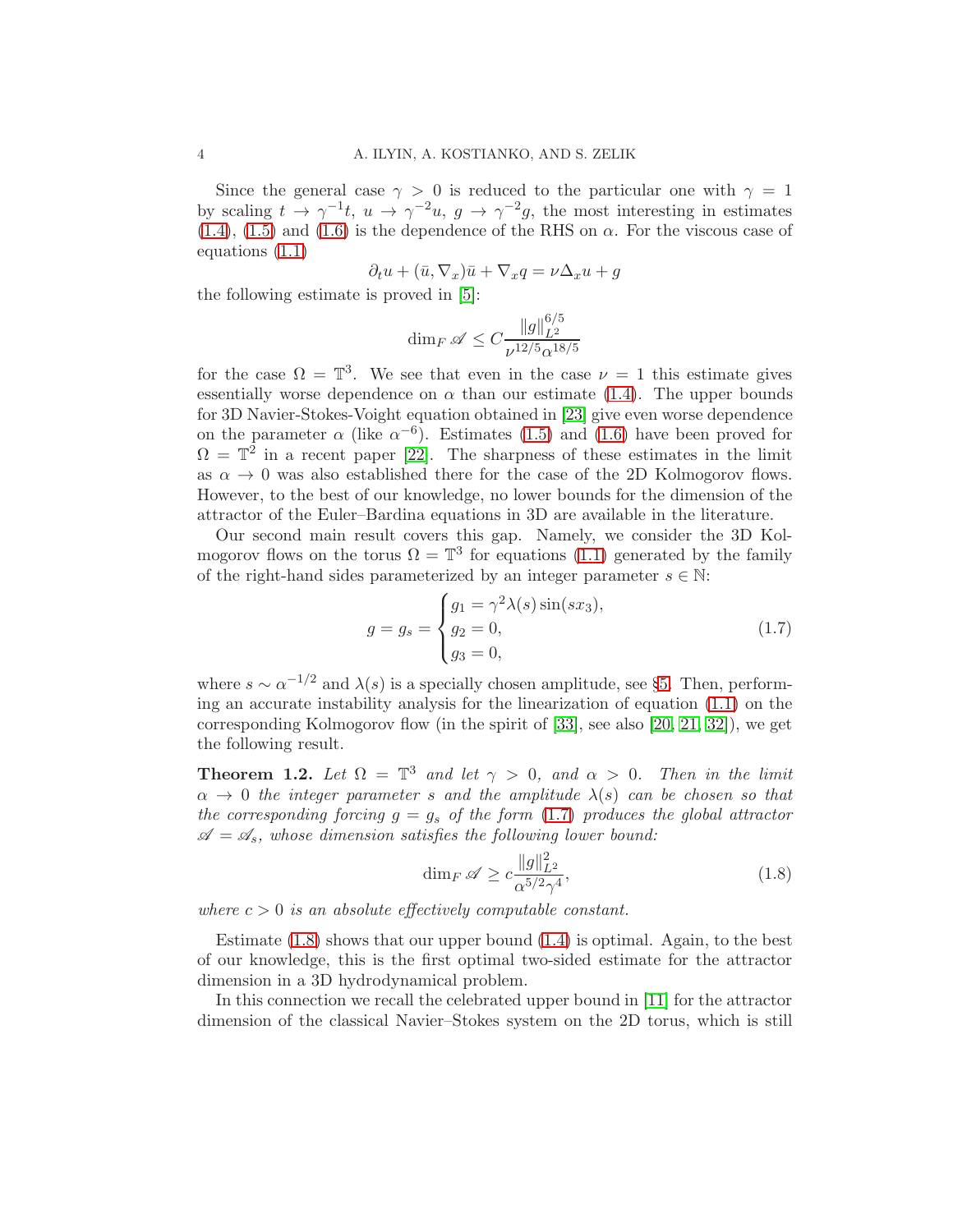logarithmically larger than the corresponding lower bound in [\[32\]](#page-29-8). On the other hand, adding to the system an arbitrary fixed damping makes it possible to obtain the estimate for the attractor dimension that is optimal in the vanishing viscosity limit [\[21\]](#page-28-11).

We finally observe that the obtained lower estimates for the attractor dimension grow as  $\alpha \to 0$  in both 2D and 3D cases (and even are optimal for the case of tori), so one may expect that the limit attractor  $\mathcal{A}_0$  (which corresponds to the case of non-modified damped Euler equation) is infinite dimensional. Indeed, the existence of the attractor  $\mathcal{A}_0$  in the proper phase space is well-known in 2D at least if  $g \in W^{1,\infty}$ , see [\[9\]](#page-27-6) and references therein and we expect that some weaker version of the limit attractor  $\mathcal{A}_0$  can be also constructed in 3D using the trajectory approach, see [\[8\]](#page-27-2), and the concept of dissipative solutions for 3D Euler introduced by P. Lions, see [\[31\]](#page-28-12). However, the situation with the dimension is much more delicate since the obtained lower bounds for the instability index on Kolmogorov's flows are optimal for intermediate values of  $\alpha$  only and do not provide any reasonable bounds for the limit case  $\alpha = 0$ . Thus, the question of finite or infinite-dimensionality of the limit attractor remains completely open even in the 2D case.

The paper is organized as follows. The key estimates for the solutions of problem [\(1.1\)](#page-1-1) are derived in §[2.](#page-4-0) Global well-posedness and dissipativity are also discussed there. The existence of a global attractor  $\mathscr A$  is verified in §[4.](#page-11-0) To make the proof independent of the choice of a (bounded or unbounded) domain  $\Omega$ , we use the so called energy method for establishing the asymptotic compactness of the associated semigroup.

The upper bounds for its dimension are obtained in §[5](#page-13-0) via the volume contraction method [\[2,](#page-27-1) [10,](#page-27-7) [44\]](#page-29-1). The essential role in getting optimal bounds for the global Lyapunov exponents is played by the collective Sobolev inequalities for  $H<sup>1</sup>$ -orthonormal families proved in [A](#page-20-0)ppendix A based on the ideas of [\[27\]](#page-28-13). Their role is somewhat similar to the role of the Lieb–Thirring inequalities [\[28,](#page-28-14) [29\]](#page-28-15) in the dimension estimates of the attractors of the classical Navier–Stokes equations [\[2,](#page-27-1) [44\]](#page-29-1). The corresponding inequality in the 2D case has also been used in [\[22\]](#page-28-9). Finally, the sharp lower bounds of the dimension for the case  $\Omega = \mathbb{T}^3$  are obtained in §[5](#page-13-0) by adapting/extending the ideas of [\[22,](#page-28-9) [33\]](#page-29-7) to the 3D case.

### 2. A priori estimates, well-posedness and dissipativity

<span id="page-4-0"></span>We start with the standard energy estimate, which looks the same in the 2D and 3D cases as well as for the three types of boundary conditions.

<span id="page-4-2"></span>**Proposition 2.1.** Let u be a sufficiently regular solution of equation  $(1.1)$ . Then the following dissipative energy estimate holds:

<span id="page-4-1"></span>
$$
\|\bar{u}(t)\|_{\alpha}^{2} \le \|\bar{u}(0)\|_{\alpha}^{2}e^{-\gamma t} + \frac{1}{\gamma^{2}}\|g\|_{L^{2}}^{2},\tag{2.1}
$$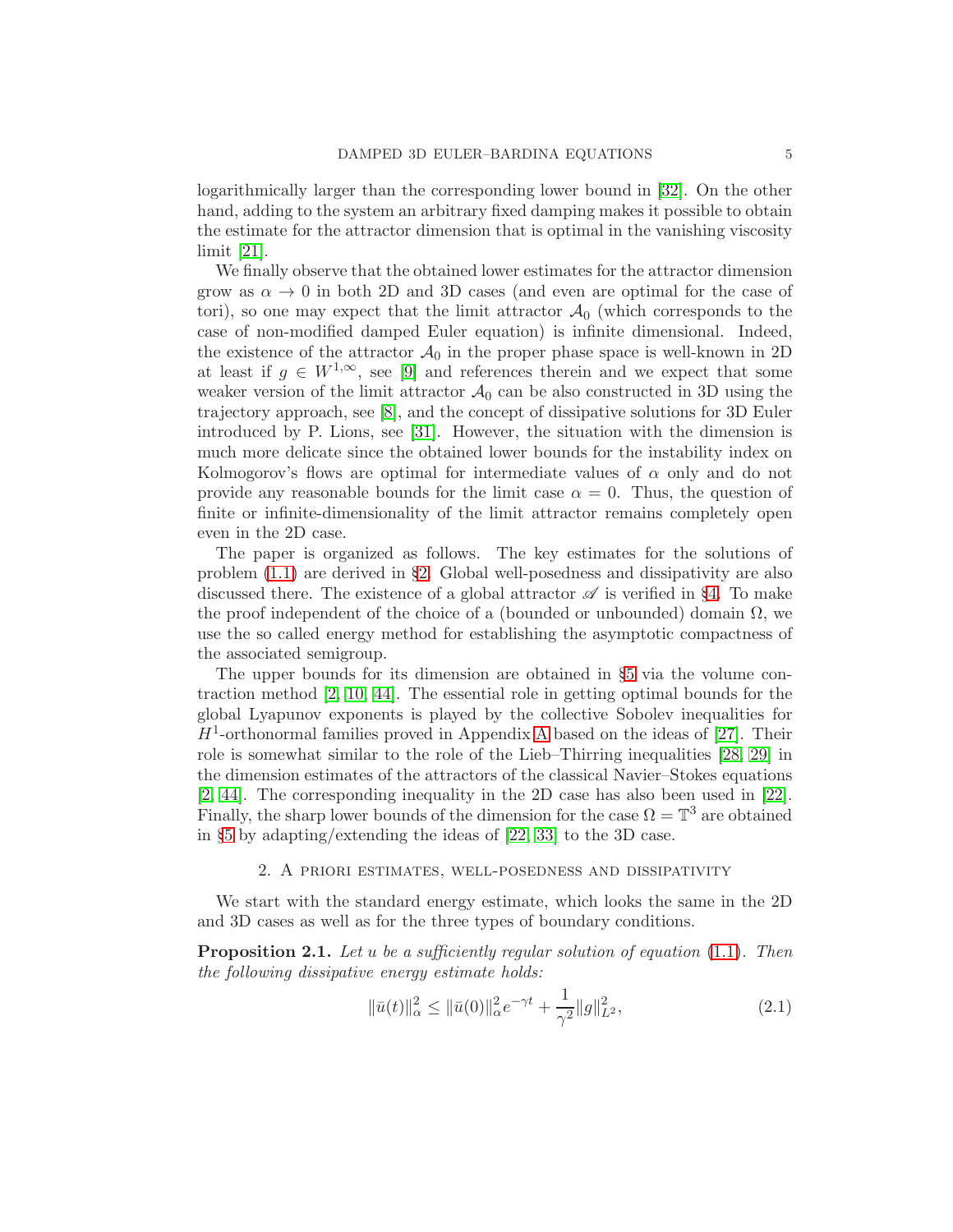where

<span id="page-5-4"></span><span id="page-5-0"></span>
$$
\|\bar{u}\|_{\alpha}^{2} := \|\bar{u}\|_{L^{2}}^{2} + \alpha \|\nabla_{x}\bar{u}\|_{L^{2}}^{2}.
$$
\n(2.2)

*Proof.* Indeed, multiplying equation [\(1.1\)](#page-1-1) by  $\bar{u}$ , integrating over  $\Omega$  and using the relation between u and  $\bar{u}$  as well as the standard fact that the inertial term vanishes after the integration, we arrive at

$$
\frac{d}{dt} \left( \|\bar{u}\|_{L^2}^2 + \alpha \|\nabla_x \bar{u}\|_{L^2}^2 \right) + 2\gamma \left( \|\bar{u}\|_{L^2}^2 + \alpha \|\nabla_x \bar{u}\|_{L^2}^2 \right) = 2(g, \bar{u}) \le
$$
\n
$$
\leq 2\|g\|_{L^2} \|\bar{u}\|_{L^2} \leq \gamma \|\bar{u}\|_{L^2}^2 + \frac{1}{\gamma} \|g\|_{L^2}^2. \tag{2.3}
$$

Applying the Gronwall inequality, we get the desired estimate [\(2.1\)](#page-4-1) and complete the proof.  $\Box$ 

The next corollary is crucial for our upper bounds for the attractor dimension.

<span id="page-5-3"></span>**Corollary 2.2.** Let u be a sufficiently smooth solution of problem  $(1.1)$ . Then the following estimate holds:

<span id="page-5-5"></span>
$$
\limsup_{t \to \infty} \frac{1}{t} \int_0^t \|\nabla_x u(s)\|_{L^2} ds \le \frac{1}{\gamma \sqrt{2\alpha}} \|g\|_{L^2}.
$$
 (2.4)

*Proof.* Indeed, integrating estimate [\(2.3\)](#page-5-0) over t, taking the limit  $t \to \infty$  and using the fact that  $||u(t)||_{\alpha}^2$  remains bounded (due to estimate [\(2.1\)](#page-4-1), we arrive at

$$
\limsup_{t \to \infty} \frac{1}{t} \int_0^t \|\nabla_x u(s)\|_{L^2}^2 ds \le \frac{1}{2\alpha \gamma^2} \|g\|_{L^2}^2.
$$

Using after that the Hölder inequality

$$
\frac{1}{t} \int_0^t \|\nabla_x u(s)\|_{L^2} ds \le \left(\frac{1}{t} \int_0^t \|\nabla_x u(s)\|_{L^2}^2 dx\right)^{1/2},
$$

we get the desired result and finish the proof of the corollary.  $\Box$ 

We now turn to the two dimensional case without boundary. In this case, more accurate estimates are available due to the possibility to use the vorticity equation. Indeed, applying curl to [\(1.1\)](#page-1-1) and setting  $\omega = \text{curl } u$ , we obtain the vorticity equation for  $\omega$ :

<span id="page-5-1"></span>
$$
\partial_t \omega + (\bar{u}, \nabla_x) \bar{\omega} + \gamma \omega = \text{curl } g, \ \omega = (1 - \alpha \Delta_x) \bar{\omega}.
$$
 (2.5)

The estimates for the solution on the torus  $\mathbb{T}^2$  were derived in [\[22\]](#page-28-9). Although for  $\mathbb{R}^2$  they are formally the same, we reproduce them for the sake of completeness.

**Proposition 2.3.** Let u be a sufficiently smooth solution of [\(1.1\)](#page-1-1), where  $\Omega = \mathbb{T}^2$ or  $\mathbb{R}^2$  and let  $\omega := \text{curl } u$  and  $\bar{\omega} := \text{curl } \bar{u}$ . Then, the following dissipative estimate holds:

<span id="page-5-2"></span>
$$
\|\bar{\omega}(t)\|_{\alpha}^{2} \le \|\bar{\omega}(0)\|_{\alpha}^{2} e^{-\gamma t} + \frac{1}{\gamma^{2}} \|\operatorname{curl} g\|_{L^{2}}^{2}.
$$
\n(2.6)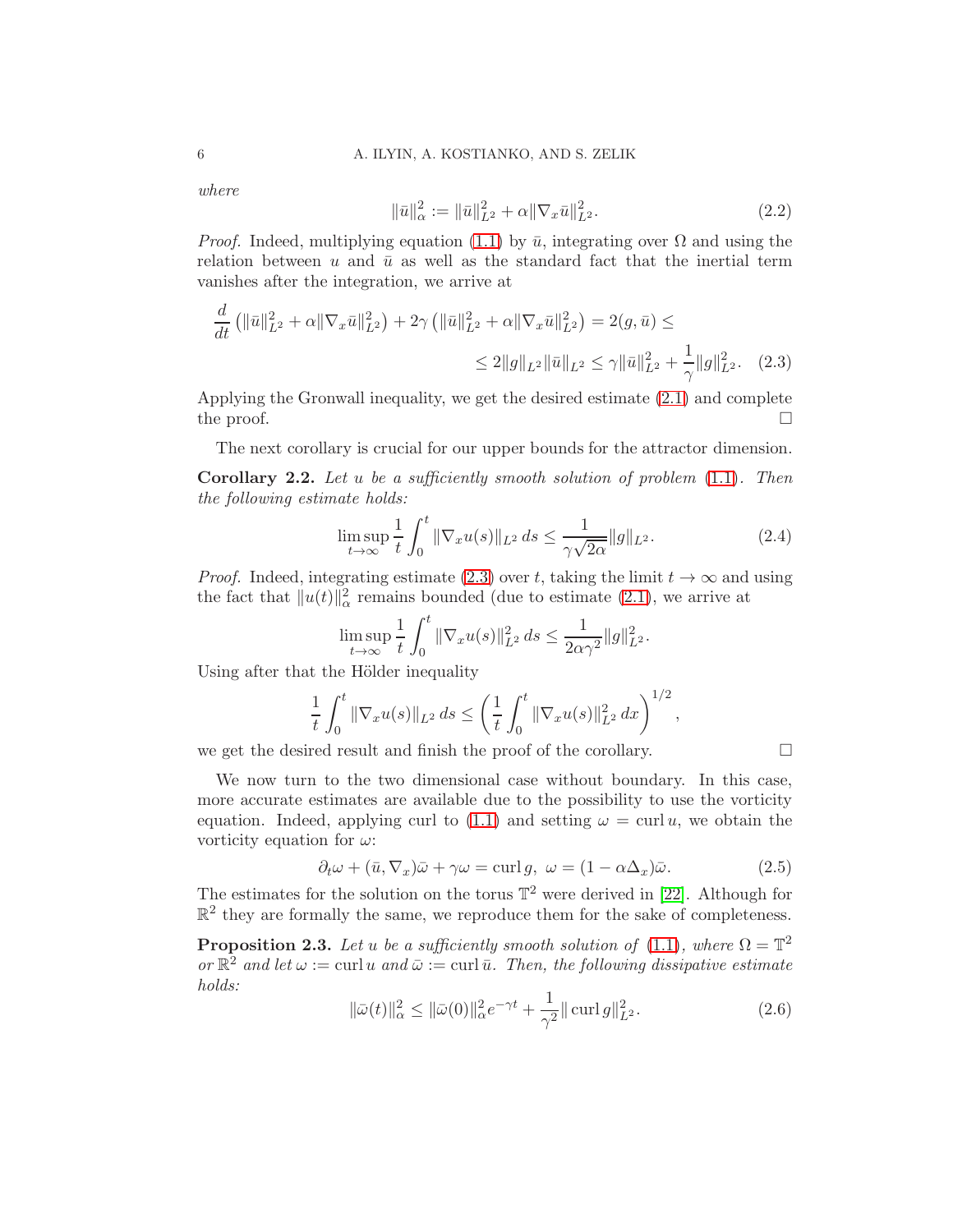*Proof.* Taking the scalar product of equation [\(2.5\)](#page-5-1) with  $\bar{\omega}$ , we see that the nonlinear term vanishes and using that

$$
(\omega, \bar{\omega}) = \|\bar{\omega}\|_{L^2}^2 + \alpha \|\nabla_x \bar{\omega}\|_{L^2}^2,
$$
\n(2.7)

we obtain

$$
\frac{1}{2}\frac{d}{dt}\left(\|\bar{\omega}\|_{L^2}^2 + \alpha \|\nabla_x \bar{\omega}\|_{L^2}^2\right) + \gamma \left(\|\bar{\omega}\|_{L^2}^2 + \alpha \|\nabla_x \bar{\omega}\|_{L^2}^2\right) = (\text{curl } g, \bar{\omega}) \le
$$
  

$$
\leq \|\text{curl } g\|_{L^2} \|\bar{\omega}\|_{L^2} \leq \frac{1}{2\gamma} \|\text{curl } g\|_{L^2}^2 + \frac{\gamma}{2} \|\bar{\omega}\|_{L^2}^2. \tag{2.8}
$$

This gives the desired estimate [\(2.6\)](#page-5-2) by the Gronwall inequality and finishes the  $\Box$  proof of the proposition.

Analogously to Corollary [2.2,](#page-5-3) we get the following estimate.

Corollary 2.4. Let  $\Omega = \mathbb{T}^2$  or  $\mathbb{R}^2$  and let u be a sufficiently smooth solution of problem  $(1.1)$ . Then the following estimate holds:

$$
\limsup_{t \to \infty} \frac{1}{t} \int_0^1 \|\nabla_x \bar{u}(s)\|_{L^2} ds \le \frac{1}{\gamma} \min \left\{ \|\operatorname{curl} g\|_{L^2}, \frac{\|g\|_{L^2}}{\sqrt{2\alpha}} \right\}. \tag{2.9}
$$

Indeed, the second inequality was already proved in Corollary [2.2](#page-5-3) and the first one is an immediate corollary of [\(2.6\)](#page-5-2) and the fact that

$$
\|\nabla \bar{u}\|_{L^2} = \|\bar{\omega}\|_{L^2}.
$$

Let us conclude this section by discussing the well-posedness of problem [\(1.1\)](#page-1-1) and justification of the estimates obtained above. We will consider below only the 3D case (the 2D case is analogous and even slightly simpler).

We also note from the very beginning that equation [\(1.1\)](#page-1-1) can be rewritten in the form of an ODE in a Hilbert space with bounded nonlineariry. Indeed, applying the Helmholtz–Leray projection  $\Pi$  to both sides of [\(1.1\)](#page-1-1) together with the operator

$$
A_{\alpha} := (1 - \alpha A)^{-1},
$$

where  $A = \Pi \Delta_x$  is the Stokes operator in  $\Omega$ , we arrive at

<span id="page-6-1"></span>
$$
\partial_t \bar{u} + \gamma \bar{u} + B(\bar{u}, \bar{u}) = A_\alpha \Pi g, \left. \bar{u} \right|_{t=0} = \bar{u}_0,\tag{2.10}
$$

where  $B(\bar{u}, \bar{v}) := A_{\alpha} \Pi ((\bar{u}, \nabla_x) \bar{v}).$ 

It is natural to consider this system in the phase space  $\bar{u} \in \mathbf{H}^1(\Omega)$  with norm [\(2.2\)](#page-5-4). Then the nonlinear operator B is bounded from  $\mathbf{H}^1$  to  $\mathbf{H}^{3/2}$ :

<span id="page-6-0"></span>
$$
||B(\bar{u}, \bar{v})||_{\mathbf{H}^{3/2}} \le C_{\alpha} ||\bar{u}||_{\alpha} ||\bar{v}||_{\alpha}, \tag{2.11}
$$

where  $C_{\alpha}$  depends only on  $\alpha$ . Indeed, if  $\bar{u}, \bar{v} \in \mathbf{H}^{1}$ , then by the Sobolev embedding theorem  $\bar{u}, \bar{v} \in L^6(\Omega)$  and  $(\bar{u}, \nabla_x)\bar{v} \in L^{3/2}(\Omega)$  by Hölder's inequality. Together with the  $(L^{3/2} \to W^{2,3/2})$ -boundedness of the operator  $(1 - \alpha A)^{-1}$ , we get that  $B(\bar{u}, \bar{v}) \in W^{2,3/2}(\Omega)$ . Finally, the Sobolev embedding  $W^{2,3/2} \subset H^{3/2}$  proves estimate [\(2.11\)](#page-6-0).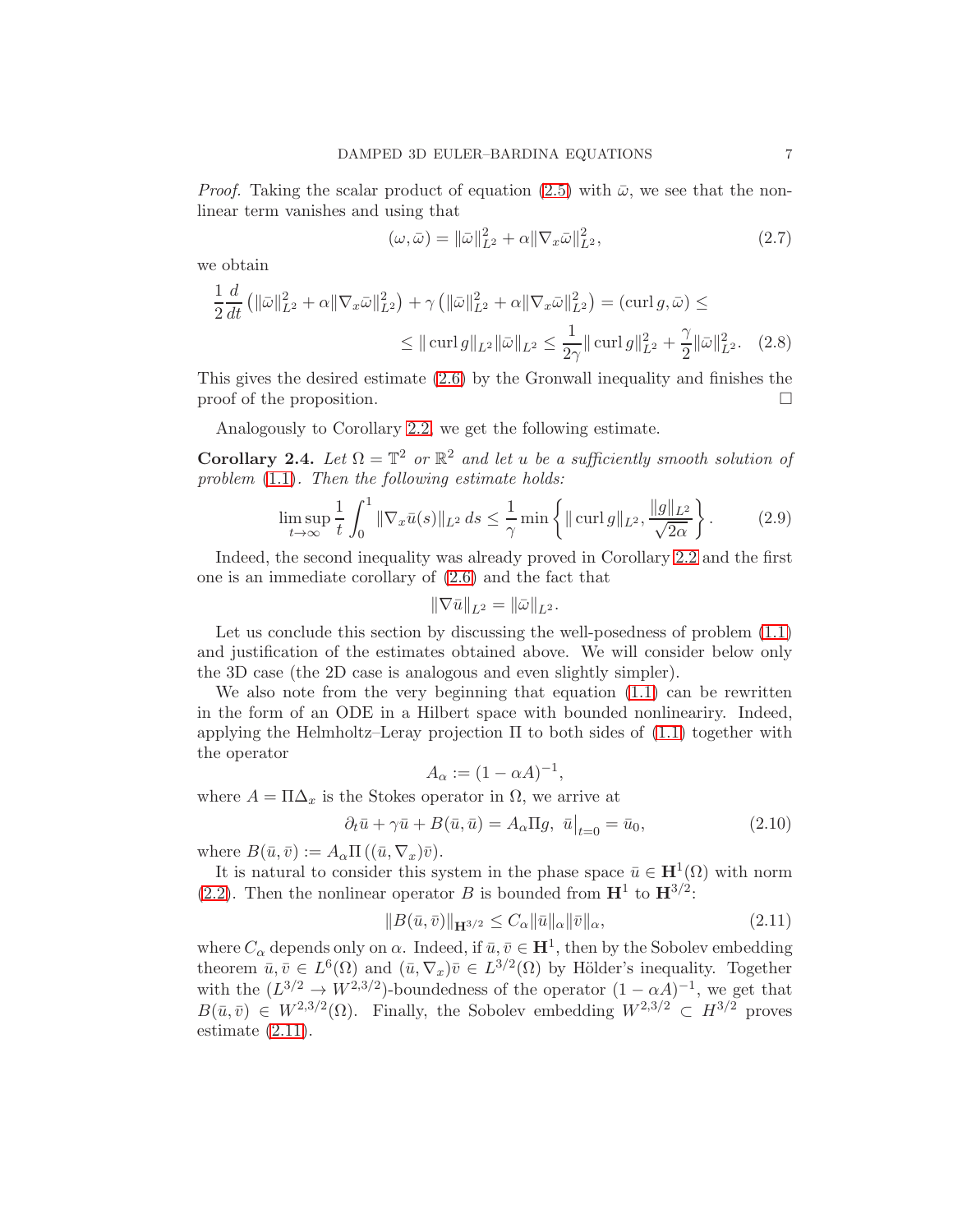Thus,  $B(\bar{u}, \bar{u})$  is a regularizing operator in  $\mathbf{H}^1$  and equation [\(2.10\)](#page-6-1) is an ODE in  $H<sup>1</sup>$  with bounded nonlineariry. Therefore the local existence and uniqueness of a solution as well as (an infinite) differentiability of the corresponding local solution semigroup are straightforward corollaries of the Banach contraction principle or the implicit function theorem, see e.g. [\[18\]](#page-28-16) for the details. Thus, to get the global well-posedness and dissipativity we only need to verify the proper a priori estimate. Since this has already been done in Proposition [2.1,](#page-4-2) we have proved the following theorem.

<span id="page-7-1"></span>**Theorem 2.5.** Let  $\bar{u}_0 \in \mathbf{H}^1(\Omega)$ ,  $g \in [L^2(\Omega)]^d$  (in the case of periodic BC we also assume that g has zero mean). Then there exists a unique global solution  $\bar{u} \in C([0,\infty), \mathbf{H}^1)$  of problem [\(2.10\)](#page-6-1) (which is simultaneously the unique solution of [\(1.1\)](#page-1-1)). Moreover, the function

$$
t \to \|\bar{u}(t)\|_{L^2}^2 + \alpha \|\nabla_x \bar{u}(t)\|_{L^2}^2
$$

is absolutely continuous and the following energy identity holds:

$$
\frac{1}{2}\frac{d}{dt}\left(\|\bar{u}(t)\|_{L^{2}}^{2}+\alpha\|\nabla_{x}\bar{u}(t)\|_{L^{2}}^{2}\right)+\n+ \gamma\left(\|\bar{u}(t)\|_{L^{2}}^{2}+\alpha\|\nabla_{x}\bar{u}(t)\|_{L^{2}}^{2}\right)=(g,\bar{u}).
$$
\n(2.12)

In particular, the dissipative estimate [\(2.1\)](#page-4-1) holds for any solution u of class  $u \in$  $C([0,\infty),\mathbf{H}^1).$ 

<span id="page-7-3"></span>Corollary 2.6. Let the assumptions of Theorem [2.5](#page-7-1) holds. Then equation [\(2.10\)](#page-6-1) generates a dissipative solution semigroup

<span id="page-7-2"></span>
$$
S(t)\bar{u}_0 := \bar{u}(t), \quad t \ge 0
$$
\n(2.13)

in the phase space  $\mathbf{H}^1(\Omega)$ . Moreover,  $S(t)$  is  $C^{\infty}$ -differentiable for every fixed t.

Indeed, the existence of the semigroup is an immediate corollary of the wellposedness proved in the theorem and the differentiability follows from the ODE structure of [\(2.10\)](#page-6-1) and the fact that the map  $\bar{u} \to B(\bar{u}, \bar{u})$  is  $C^{\infty}$ -smooth as a map from  $\mathbf{H}^1$  to  $\mathbf{H}^1$ .

### 3. Asymptotic compactness and attractors

<span id="page-7-0"></span>In this section we construct a global attractor for the solution semigroup  $S(t)$ generated by problem [\(1.1\)](#page-1-1). We start with recalling the definition of a weak and strong global attractor, see [\[2,](#page-27-1) [8\]](#page-27-2) for more details. We will mainly consider below the most complicated case  $\Omega = \mathbb{R}^3$  since in the case of a bounded domain the asymptotic compactness is an immediate corollary of the fact that  $B(\bar{u}, \bar{u}) \in \mathbf{H}^{3/2}$ if  $u \in \mathbf{H}^1$ , see Remark [3.5.](#page-10-0)

**Definition 3.1.** A set  $\mathscr{A}_w \subset \mathbf{H}^1$  is a weak global attractor of the semigroup  $S(t)$ if

1)  $\mathscr{A}_w$  is a compact set in  $\mathbf{H}^1$  with weak topology;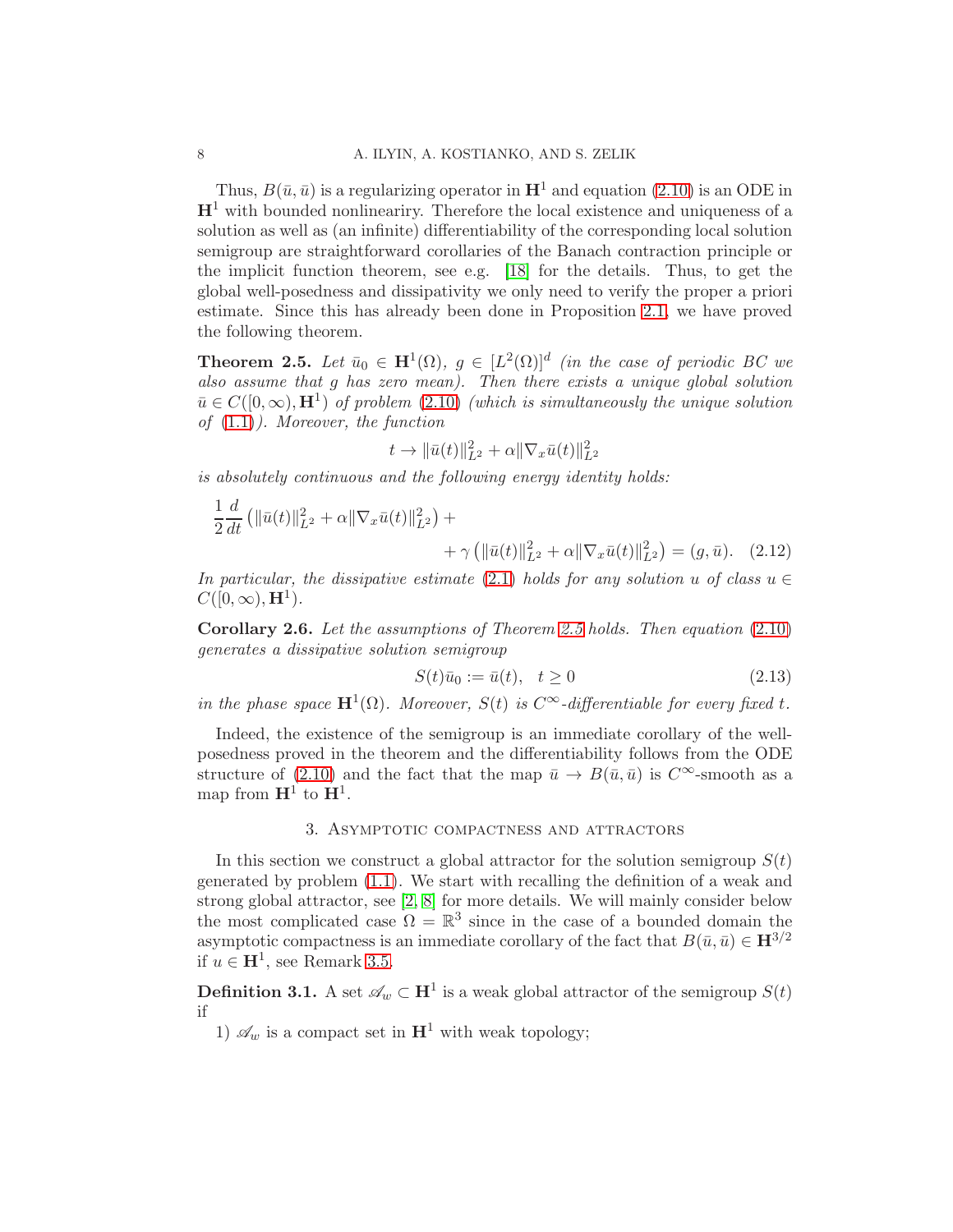2)  $\mathscr{A}_w$  is strictly invariant, i.e.,  $S(t)\mathscr{A}_w = \mathscr{A}_w$ ;

3)  $\mathscr{A}_w$  attracts the images of all bounded sets in the weak topology of  $\mathbf{H}^1$ , i.e. for every bounded set  $B \subset \mathbf{H}^1$  and every neighbourhood  $\mathcal{O}(\mathscr{A}_w)$  of the attractor in the weak topology, there exists  $T = T(\mathcal{O}, B)$  such that

$$
S(t)B\subset \mathcal{O}(\mathscr{A}_w) \text{ for all } t\geq T.
$$

Analogously,  $\mathscr{A}_s$  is a strong attractor if it is compact in the strong topology of  $H<sup>1</sup>$ , is strictly invariant and attracts the images of bounded sets in the strong topology as well. Obviously

$$
\mathscr{A}_w = \mathscr{A}_s
$$

if both attractors exist.

We will use the following criterion for verifying the existence of an attractor, see [\[2,](#page-27-1) [44\]](#page-29-1) for the details.

<span id="page-8-0"></span>**Proposition 3.2.** Let the operators operators  $S(t)$  be continuous in the weak topology for every fixed t and let the semigroup  $S(t)$  possess a bounded absorbing set B. The latter means that for every bounded  $B \subset \mathbf{H}^1$  there exists  $T = T(B)$ such that

$$
S(t)B \subset \mathcal{B} \text{ for all } t \geq T.
$$

Then there exists a weak global attractor  $A_w$  of the semigroup  $S(t)$  which is generated by all complete (defined for all  $t \in \mathbb{R}$ ) bounded solutions of problem [\(2.10\)](#page-6-1):

$$
\mathcal{A}_w = \mathcal{K}\big|_{t=0},\tag{3.1}
$$

where  $\mathcal{K} := \{ \bar{u} \in C_b(\mathbb{R}, \mathbf{H}^1), \bar{u} \text{ solves (2.10)} \}.$  $\mathcal{K} := \{ \bar{u} \in C_b(\mathbb{R}, \mathbf{H}^1), \bar{u} \text{ solves (2.10)} \}.$  $\mathcal{K} := \{ \bar{u} \in C_b(\mathbb{R}, \mathbf{H}^1), \bar{u} \text{ solves (2.10)} \}.$ 

Let, in addition,  $S(t)$  be asymptotically compact on  $\mathcal{B}$ . The latter means that for every sequence  $\bar{u}_0^n \in \mathcal{B}$  and every sequence  $t_n \to \infty$ , the sequence

$$
\{S(t_n)\bar{u}_0^n\}_{n=1}^\infty
$$

is precompact in the strong topology of  $\mathbf{H}^1$ . Then  $\mathscr{A}_w$  is also a strong global attractor for the semigroup  $S(t)$ .

We start with verifying the existence of a weak attractor.

Proposition 3.3. Let the assumptions of Theorem [2.5](#page-7-1) hold. Then the solution semigroup  $S(t)$  generated by equation [\(1.1\)](#page-1-1) possesses a weak global attractor  $\mathcal{A}_w$ in the phase space  $\mathbf{H}^1$ .

*Proof.* The existence of a bounded absorbing set  $\beta$  is an immediate corollary of the dissipative estimate [\(2.1\)](#page-4-1). We may take

$$
\mathcal{B} := \{ \bar{u} \in \mathbf{H}^1, \|\bar{u}\|_{L^2}^2 + \alpha \|\nabla_x \bar{u}\|_{L^2}^2 \le \frac{2}{\gamma^2} \|g\|_{L^2}^2 \}.
$$

Thus, we only need to check the weak continuity. Let  $\bar{u}_0^n \in \mathcal{B}$  be a sequence of the initial data weakly converging to  $\bar{u}_0$ :  $\bar{u}_0^n \to \bar{u}_0$  in  $\mathbf{H}^1$ . Denote by  $\bar{u}^n(t) := S(t)\bar{u}_0^n$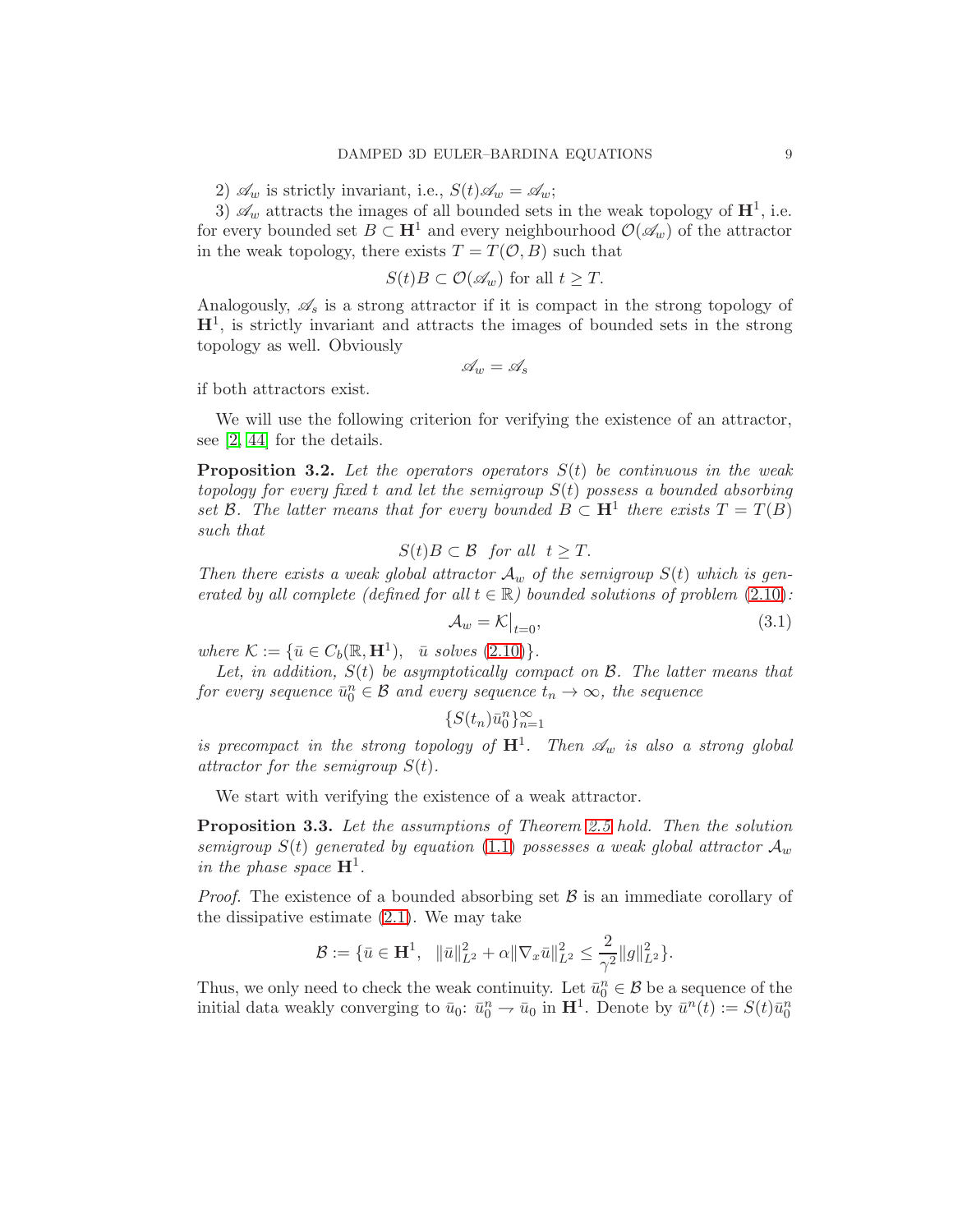the corresponding solutions. We need to check that for every fixed  $T, \bar{u}^n(T) \rightarrow$  $\bar{u}(T)$  in  $\mathbf{H}^1$ , where  $\bar{u}(t) := S(T)\bar{u}_0$ .

To see this we recall that  $\bar{u}^n$  is bounded uniformly with respect to n in  $L^{\infty}(0,T;\mathbf{H}^{1})$  due to estimate [\(2.1\)](#page-4-1). Moreover, from equation [\(2.10\)](#page-6-1) we see also that  $\partial_t \bar{u}^n$  is uniformly bounded in the same space. Thus, passing to a subsequence, if necessary, we may assume that  $\bar{u}^n(t) \to v(t)$  for every  $t \in [0, T]$  and  $\partial_t \bar{u}_n \to \partial_t v$  in  $L^2(0,T; \mathbf{H}^1)$  for some function  $v(t)$  such that  $v, \partial_t v \in L^{\infty}(0,T; \mathbf{H}^1)$ . So, it remains to verify that  $v(t) = S(t)\bar{u}_0$  by passing to the limit in equations  $(2.10)$  for functions  $\bar{u}^n$ .

This passing to the limit is obvious for linear terms, so we only need to prove the convergence of the nonlinear term  $B(\bar{u}_n, \bar{u}_n)$ . In turn, this is the same as to prove that, in the sense of distributions,

$$
(\bar{u}^n, \nabla_x)\bar{u}^n = \text{div}(\bar{u}^n \otimes \bar{u}^n) \to \text{div}(v \otimes v) = (v, \nabla_x)v.
$$

The last statement will be proved if we check that

<span id="page-9-0"></span>
$$
\bar{u}^n \otimes \bar{u}^n \to v \otimes v \quad \text{in} \quad L^2((0,T) \times \Omega). \tag{3.2}
$$

To verify [\(3.2\)](#page-9-0), we recall that the sequence  $\bar{u}^n \otimes \bar{u}^n$  is uniformly bounded in  $L^2$  due to dissipative estimate [\(2.1\)](#page-4-1) and the embedding  $H^1((0,T) \times \Omega) \subset L^4$ . Moreover, since the embedding  $H^1((0,T)\times\mathbb{R}^3) \subset L^2((0,T);L^2_{loc}(\Omega))$  is compact, we have the strong convergence  $\bar{u}^n \to v$  in  $L^2((0,T); L^2_{loc}(\Omega))$  and, therefore, the convergence  $\bar{u}^n \to v$  almost everywhere. Since the sequence  $\bar{u}^n \otimes \bar{u}^n$  is uniformly bounded in  $L^2((0,T) \times \Omega)$ , we may assume without loss of generality that it is weakly convergent to some  $\psi \in L^2((0,T) \times \Omega)$ . Along with the established convergence almost everywhere this implies that  $\psi = v \otimes v$ , see e.g. [\[30\]](#page-28-17), and proves [\(3.2\)](#page-9-0).

Thus, we have proved that v solves the equation  $(2.10)$  and by the uniqueness  $v(t) = \bar{u}(t)$ . This finishes the proof of weak continuity of the operators  $S(t)$  and the existence of a weak global attractor now follows from Proposition [3.2.](#page-8-0) The theorem is proved.

We are now ready to verify the existence of a strong global attractor.

Proposition 3.4. Let the assumptions of Theorem [2.5](#page-7-1) hold. Then the solution semigroup  $S(t)$  generated by equation [\(2.10\)](#page-6-1) possesses a strong global attractor  $\mathscr{A} = \mathscr{A}_s$  in the phase space  $\mathbf{H}^1$ .

Proof. According to Proposition [3.2,](#page-8-0) we only need to verify the asymptotic compactness of  $S(t)$  on  $\beta$ . We will use the so-called energy method for this purpose, see [\[3,](#page-27-8) [36\]](#page-29-9) for more details.

Let  $\{\bar{u}_0^n\} \subset \mathcal{B}$ , let  $t_n \to \infty$  be arbitrary and let  $\bar{u}^n(t) := S(t_n)\bar{u}_0^n$ . Define also  $\bar{v}^n(t) := \bar{u}^n(t + t_n)$ . Then these functions are defined on the time intervals  $t \in [-t_n,\infty)$  and, due to the existence of a weak global attractor, without loss of generality, we may assume that  $\bar{v}(t) \to \bar{u}(t)$  in  $\mathbf{H}^1$  for all  $t \in \mathbb{R}$  to some complete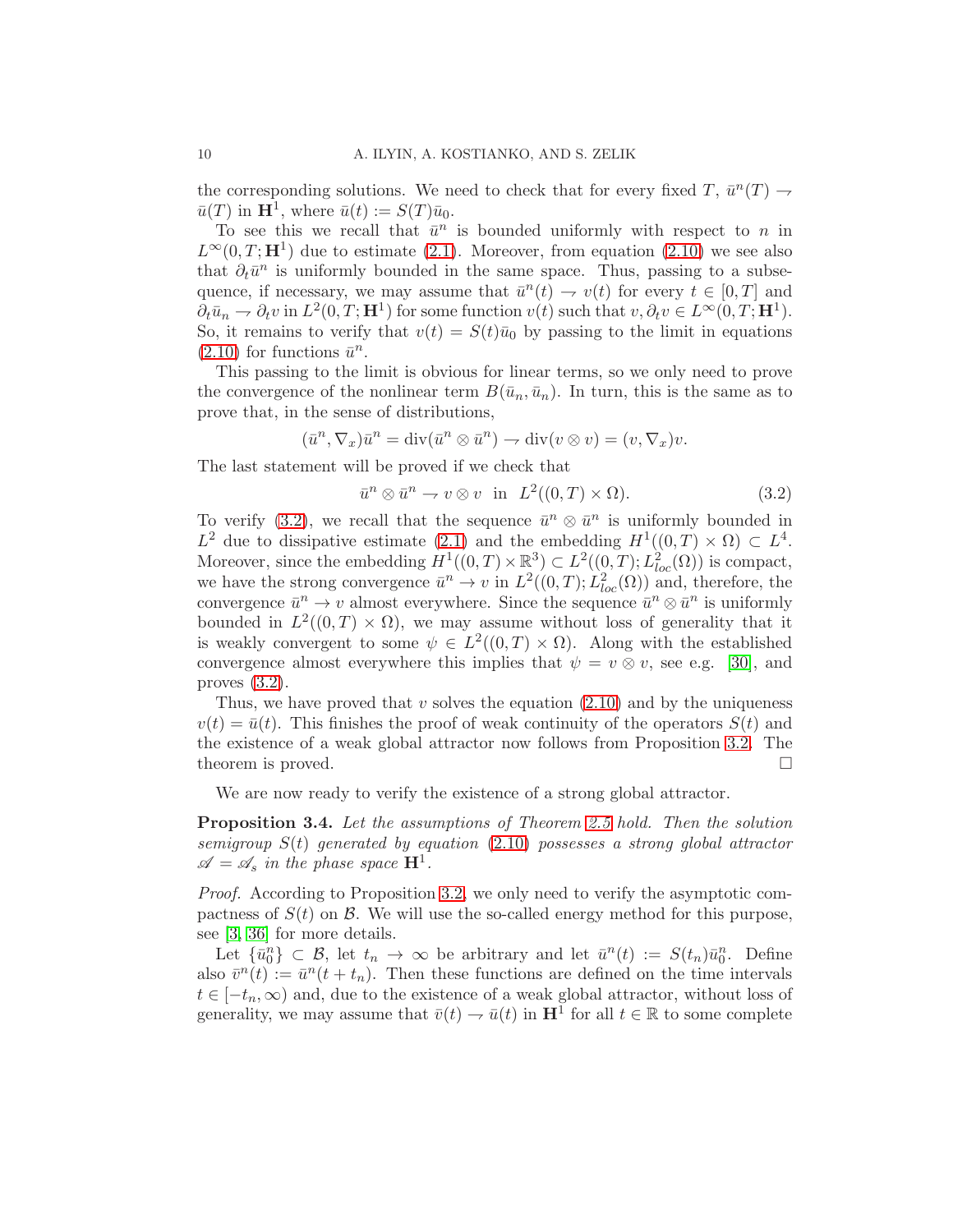trajectory  $\bar{u} \in \mathcal{K}$ . In particular,

<span id="page-10-1"></span>
$$
\bar{v}^n(0) = S(t_n)\bar{u}_0^n \to \bar{u}(0)
$$
\n(3.3)

and we only need to check that this convergence is strong.

It is convenient to use the equivalent norm  $(2.2)$  in the space  $\mathbf{H}^1$ . Then, the strong convergence in [\(3.3\)](#page-10-1) will be proved if we verify that

<span id="page-10-4"></span>
$$
\|\bar{v}^n(0)\|_{\alpha}^2 \to \|\bar{u}(0)\|_{\alpha}^2. \tag{3.4}
$$

To see this we integrate the energy identity [\(2.12\)](#page-7-2) for  $\bar{v}^n(t)$  in time and get

$$
\|\bar{v}^n(0)\|_{\alpha}^2 = \|\bar{u}_0^n\|_{\alpha}^2 e^{-2\gamma t_n} + \int_{-t_n}^0 e^{2\gamma s} (g, \bar{v}^n(s)) ds.
$$
 (3.5)

Passing to the limit  $n \to \infty$  in this relation and using the weak convergence of  $\bar{v}^n$  to  $\bar{u}$  and uniform boundedness of  $\bar{v}^n$  and the initial data  $\bar{u}_0^n$ , we conclude that

<span id="page-10-2"></span>
$$
\lim_{n \to \infty} \left\| \bar{v}^n(0) \right\|_{\alpha}^2 = \int_{-\infty}^0 e^{2\gamma s} (g, \bar{u}(s)) ds. \tag{3.6}
$$

On the other hand, integrating the energy identity for the limit solution  $\bar{u}$  in time, we arrive at

<span id="page-10-3"></span>
$$
\|\bar{u}(0)\|_{\alpha}^{2} = \int_{-\infty}^{0} e^{2\gamma s} (g, \bar{u}(s)) ds.
$$
 (3.7)

Equalities [\(3.6\)](#page-10-2) and [\(3.7\)](#page-10-3) imply [\(3.4\)](#page-10-4), therefore the convergence in [\(3.3\)](#page-10-1) is actually strong. Thus, the desired asymptotic compactness is proved and the proposition is also proved.  $\Box$ 

<span id="page-10-0"></span>**Remark 3.5.** Since the operator  $B(\bar{u}, \bar{u})$  is regularizing, one can easily increase the regularity of the global attractor  $\mathscr A$  using the decomposition of the semigroup into the decaying linear part and the regularizing nonlinear part (see [\[17\]](#page-28-18)):

$$
S(t) := L(t) + K(t),
$$

where  $v(t) = L(t)\bar{u}_0$  solves

$$
\partial_t v + \gamma v = 0, \quad v|_{t=0} = \bar{u}_0
$$

and  $w(t) := K(t)\overline{u}_0$  satisfies

$$
\partial_t w + \gamma w + B(\bar{u}, \bar{u}) = A_\alpha \Pi g, \ \ w\big|_{t=0} = 0.
$$

Combining this decomposition with bootstrapping arguments, we may check that the regularity of the attractor  $\mathscr A$  is restricted by the regularity of q only and it will be C<sup>∞</sup>-smooth if  $g \in H^{\infty}(\mathbb{R}^{3})$ . Moreover, using the proper weighted estimates, see [\[35\]](#page-29-10), we may get the estimates on the rate of decay for solutions belonging to the attractor as  $|x| \to \infty$  in terms of the decay rate of g which clarify the reason why  $\mathscr A$  is compact. However, all these estimates do not seem very helpful for estimation of the attractor dimension (since they grow rapidly with respect to  $\gamma, \alpha \to 0$ ) and therefore we will not go into more details here.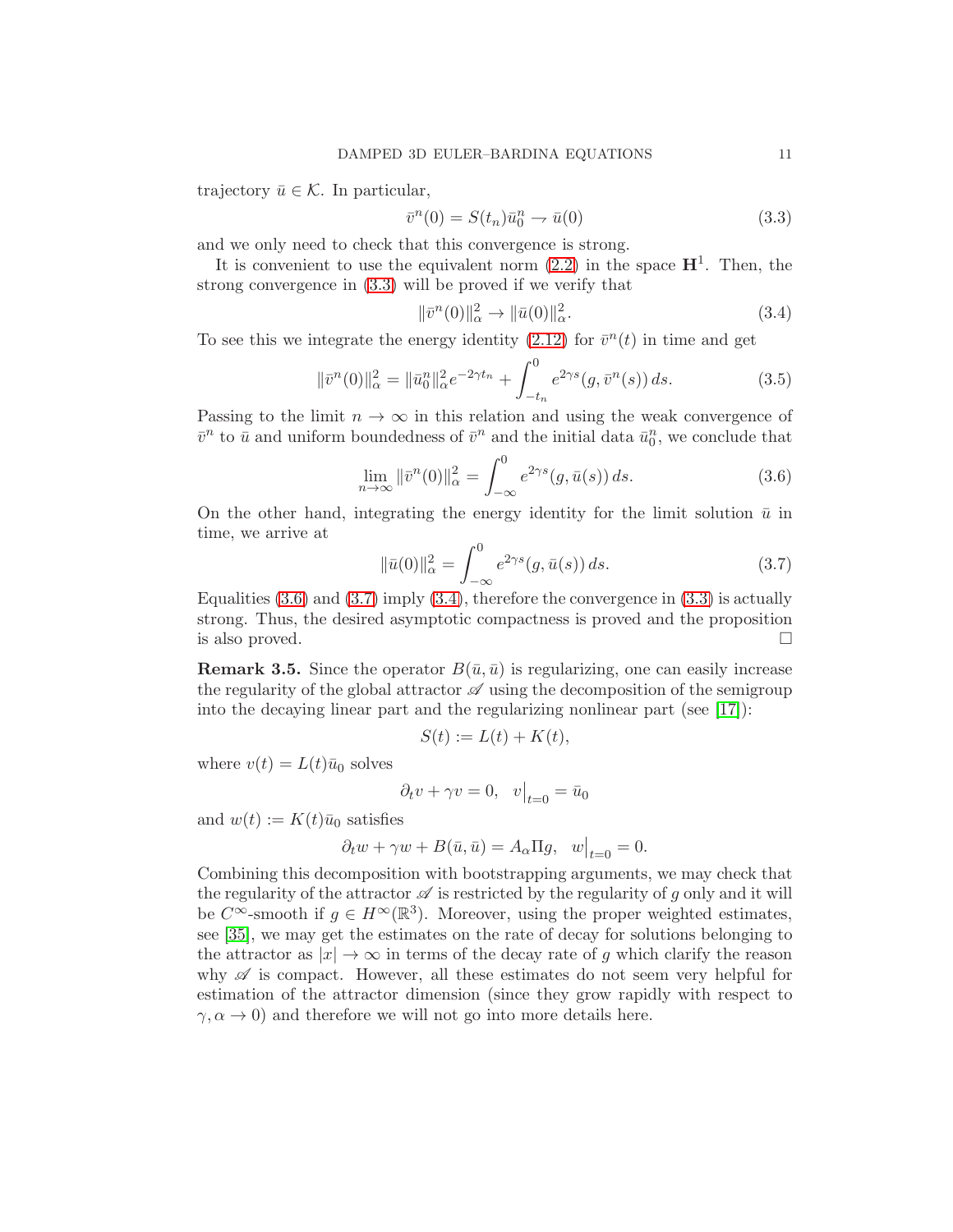### 4. Upper bounds for the fractal dimension

<span id="page-11-0"></span>In this section we derive upper bounds for the fractal dimension of the attractor  $\mathscr A$ . As usual for the Navier–Stokes type equations, these bounds will be obtained by means of the volume contraction method, see [\[2,](#page-27-1) [10,](#page-27-7) [44\]](#page-29-1) and the references therein. On the analytical side, the Lieb–Thirring inequalities for  $L^2$ orthonormal families [\[28,](#page-28-14) [29\]](#page-28-15) which are an indispensable tool for the dimension estimates of the attractors for the Navier–Stokes equations are replaced in our case by the collective Sobolev inequalities for  $H^1$ -orthonormal families and are proved in the Appendix [A.](#page-20-0)

Furthermore, since system [\(1.1\)](#page-1-1) in the 2D case has already been studied in [\[22\]](#page-28-9) (for the case  $\Omega = \mathbb{T}^2$ ), we will concentrate here on the 3D case only.

<span id="page-11-1"></span>**Theorem 4.1.** Suppose that  $\Omega$  is either the 3D torus  $\mathbb{T}^3$ , or a bounded domain  $\Omega \subset \mathbb{R}^3$  (endowed with Dirichlet BC), or the whole space  $\Omega = \mathbb{R}^3$ . Let  $g \in \mathbb{R}^3$  $[L^2(\Omega)]^d$  (in the case of  $\mathbb{T}^3$  we also assume that g has zero mean). Then the global attractor  $\mathscr A$  corresponding to the regularized damped Euler system [\(1.1\)](#page-1-1) has finite fractal dimension satisfying the following estimate:

<span id="page-11-2"></span>
$$
\dim_F \mathscr{A} \le \frac{1}{12\pi} \frac{\|g\|_{L^2}^2}{\alpha^{5/2}\gamma^4} \,. \tag{4.1}
$$

*Proof.* The solution semigroup  $S(t) : \mathbf{H}^1 \to \mathbf{H}^1$  is smooth with respect to the initial data (see Corollary [2.6\)](#page-7-3), so we only need to estimate the n-traces for the linearization of equation [\(2.10\)](#page-6-1) over trajectories on the attractor. This linearization of  $(1.1)$  reads:

$$
\begin{cases} \partial_t \bar{\theta} = -\gamma \bar{\theta} - B(\bar{u}(t), \bar{\theta}) - B(\bar{\theta}, \bar{u}(t)) =: L_{u(t)} \bar{\theta}, \\ \operatorname{div} \bar{\theta} = 0, \ \bar{\theta} \vert_{t=0} = \bar{\theta}_0 \in \mathbf{H}^1(\Omega), \end{cases} \tag{4.2}
$$

where  $B(\bar{u}, \bar{v}) := A_{\alpha} \Pi((\bar{u}, \nabla_x)\bar{v})$ . In order to utilize the well-known cancelation property

$$
((\bar{u},\nabla_x)\bar{\theta},\bar{\theta})\equiv 0
$$

for the inertial term in the Navier-Stokes equations, it is natural to endow the space  $\mathbf{H}^1$  with the scalar product

<span id="page-11-3"></span>
$$
(\bar{\theta}, \bar{\xi})_{\alpha} = (\bar{\theta}, \bar{\xi}) + \alpha (\nabla_x \bar{\theta}, \nabla_x \bar{\xi}) = ((1 - \alpha A)\bar{\theta}, \bar{\xi})
$$
(4.3)

associated with the norm [\(2.2\)](#page-5-4). Then, using that  $\Pi A_{\alpha} = A_{\alpha}$  and  $\Pi \overline{\theta} = \overline{\theta}$ , we get the cancelation

$$
(B(\bar{u}, \bar{\theta}), \bar{\theta})_{\alpha} = (A_{\alpha} \Pi(\bar{u}, \nabla_x) \bar{\theta}, (1 - \alpha \Delta_x) \bar{\theta}) =
$$
  
=  $(A_{\alpha} \Pi(\bar{u}, \nabla_x) \bar{\theta}, (1 - \alpha \Pi \Delta_x) \bar{\theta}) = (\Pi(\bar{u}, \nabla_x) \bar{\theta}, \bar{\theta}) = ((\bar{u}, \nabla_x) \bar{\theta}, \bar{\theta}) \equiv 0$ 

of the most singular term  $B(\bar{u}, \bar{\theta})$  and, therefore, only the more regular term  $B(\bar{\theta}, \bar{u})$  will impact the trace estimates.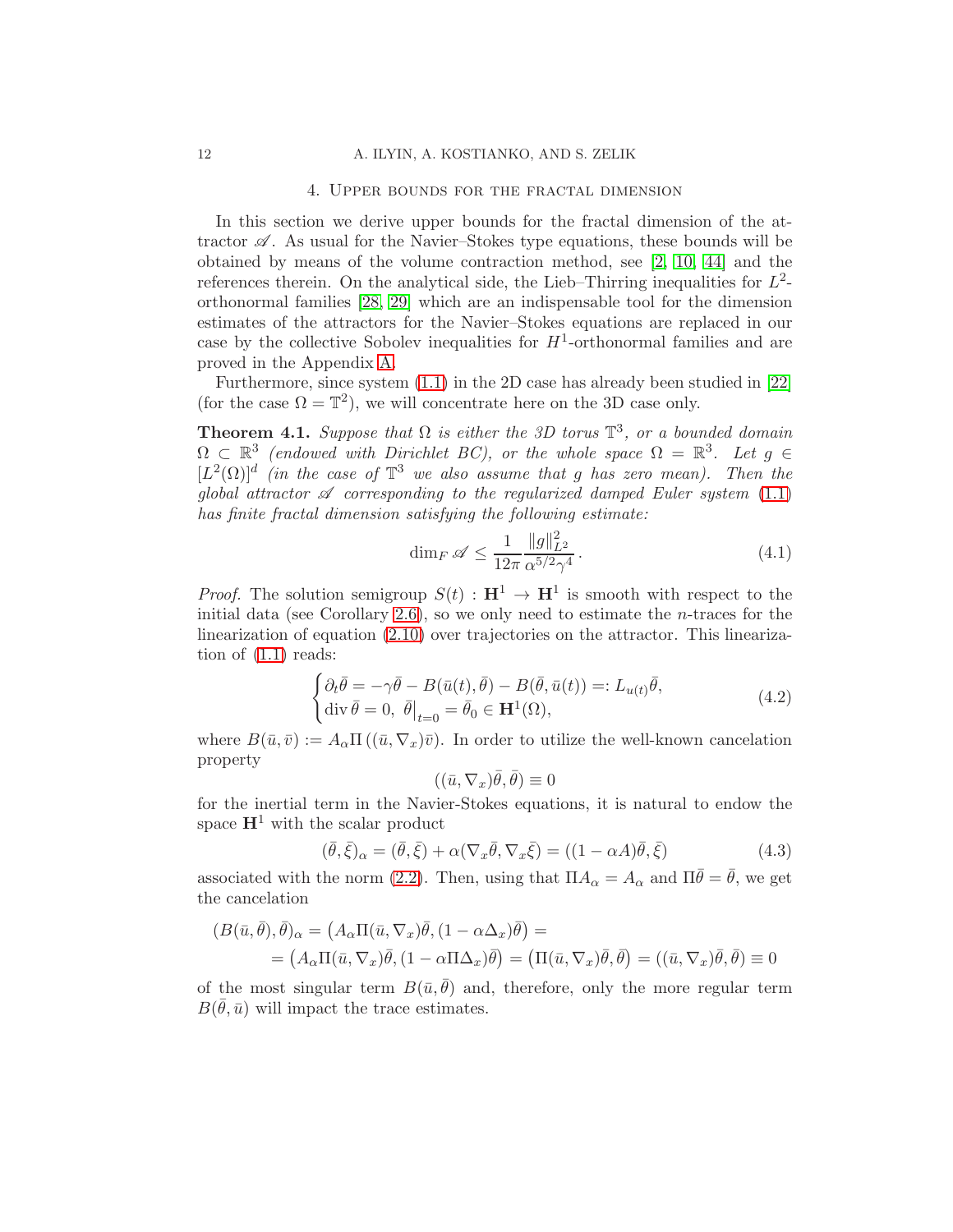Following the general strategy, see e.g.  $[44]$ , the *n*-dimensional volume contraction factors  $\omega_n(\mathscr{A})$  (=the sums of the first n global Lyapunov exponents) which control the dimension can be estimated from above by the following numbers:

$$
q(n) := \limsup_{t \to \infty} \sup_{u(t) \in \mathscr{A}} \sup_{\{\bar{\theta}_j\}_{j=1}^n} \frac{1}{t} \int_0^t \sum_{j=1}^n (L_{u(\tau)} \bar{\theta}_j, \bar{\theta}_j)_{\alpha} d\tau,
$$

where the first (inner) supremum is taken over all orthonormal families  $\{\bar{\theta}_j\}_{j=1}^n$ with respect to the scalar product  $(\cdot, \cdot)_{\alpha}$  in  $\mathbf{H}^{1}$ :

$$
(\bar{\theta}_i, \bar{\theta}_j)_{\alpha} = \delta_{i j}, \quad \text{div } \theta_j = 0,
$$
\n(4.4)

and the second (middle) supremum is over all trajectories  $u(t)$  on the attractor  $\mathscr{A}$ . Then, using the cancellation mentioned above together with the pointwise estimate [\(B.1\)](#page-26-1) proved in Appendix [B,](#page-26-0) we get

$$
\sum_{j=1}^{n} (L_{u(t)}\bar{\theta}_{j}, \bar{\theta}_{j})_{\alpha} = -\sum_{j=1}^{n} \gamma \|\bar{\theta}_{j}\|_{\alpha}^{2} - \sum_{j=1}^{n} ((\bar{\theta}_{j}, \nabla_{x})\bar{u}, \bar{\theta}_{j}) \le
$$
\n
$$
\leq -\gamma n + \sqrt{\frac{2}{3}} \int_{\Omega} \rho(x) |\nabla_{x}\bar{u}(t, x)| dx \leq -\gamma n + \sqrt{\frac{2}{3}} \|\nabla_{x}\bar{u}(t)\|_{L^{2}} \|\rho\|_{L^{2}}, \quad (4.5)
$$

where

$$
\rho(x) = \sum_{j=1}^{n} |\bar{\theta}_j(x)|^2.
$$

We now use estimate [\(A.8\)](#page-23-1) from Appendix [A](#page-20-0)

$$
\|\rho\|_{L^2} \le \frac{1}{2\sqrt{\pi}} \frac{n^{1/2}}{\alpha^{3/4}} \tag{4.6}
$$

and obtain

$$
\sum_{j=1}^{n} (L_{u(t)}\bar{\theta}_j, \bar{\theta}_j)_{\alpha} \le -\gamma n + \frac{1}{\sqrt{6}\pi} \frac{n^{1/2}}{\alpha^{3/4}} \|\nabla_x \bar{u}(t)\|_{L^2}.
$$
 (4.7)

Finally, using [\(2.4\)](#page-5-5), we arrive at

$$
q(n) \le -\gamma n + \frac{1}{2\sqrt{3\pi}} \frac{n^{1/2}}{\alpha^{5/4}} \frac{\|g\|_{L^2}}{\gamma} \,.
$$

It only remains to recall that, according to the general theory,  $\omega_n(\mathscr{A}) \leq q(n)$  and any number  $n^*$  for which  $\omega_{n^*}(\mathscr{A}) \leq 0$  and  $\omega_n(\mathscr{A}) < 0$  for  $n > n^*$  is an upper bound both for the Hausdorff [\[2,](#page-27-1) [44\]](#page-29-1) and the fractal [\[6,](#page-27-9) [7\]](#page-27-10) dimension of the global attractor  $\mathscr A$ . This gives the desired estimate

$$
\dim_F\mathscr{A}\leq \frac{1}{12\pi}\,\frac{\|g\|_{L^2}^2}{\alpha^{5/2}\gamma^4}
$$

and finishes the proof of the theorem.  $\Box$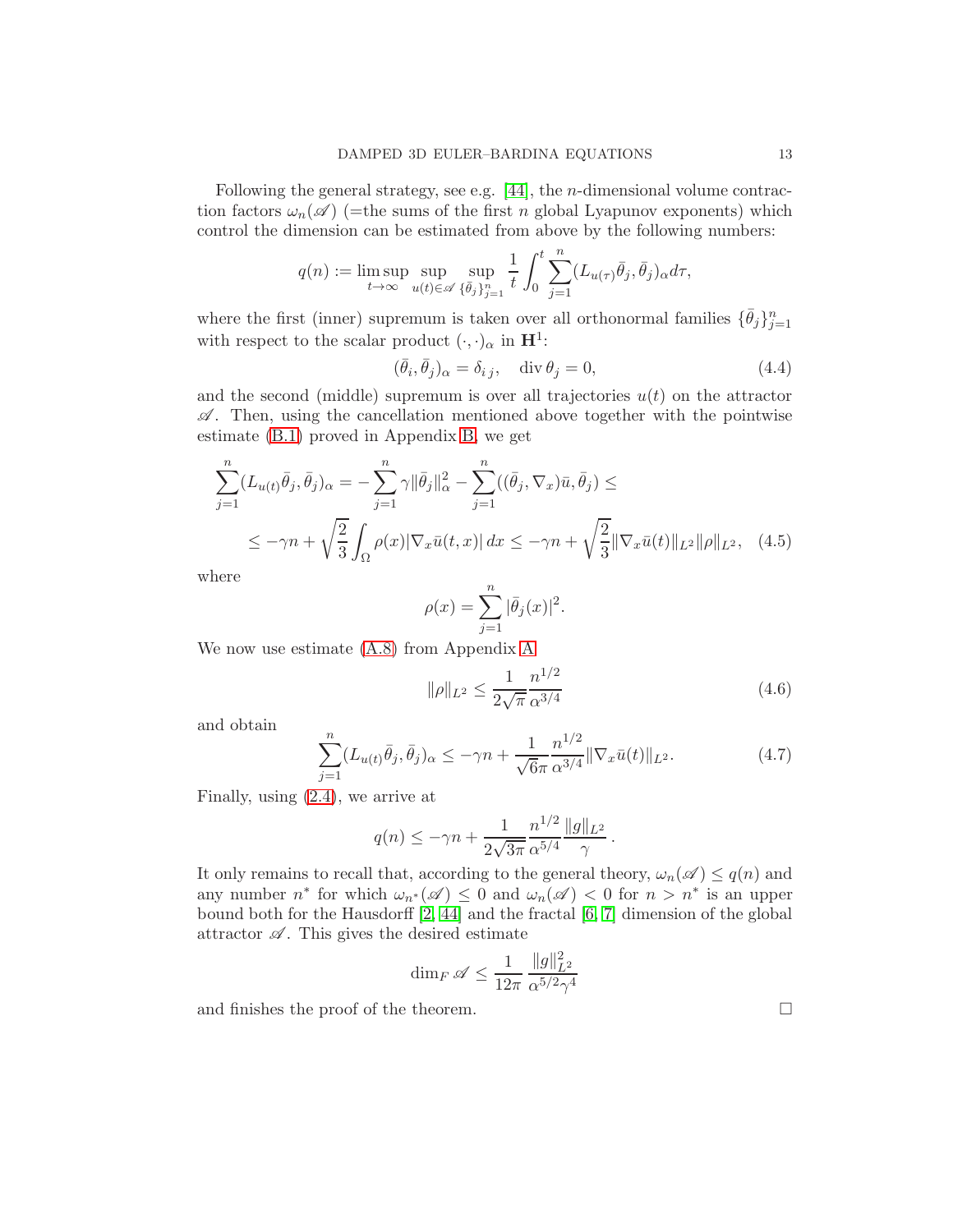**Remark 4.2.** Estimates [\(1.5\)](#page-2-1) and [\(1.6\)](#page-2-2) for  $\mathbb{T}^2$  (and the fact that it is sharp) were proved in [\[22\]](#page-28-9). The upper bound for  $\mathbb{R}^2$  is exactly the same once we now know  $(A.8)$  for  $\mathbb{R}^2$ . For a bounded domain we only need to replace in the proof in [\[22\]](#page-28-9) the estimates of the solutions on the attractor by [\(2.4\)](#page-5-5). Alternatively, one can go through the proof of Theorem [4.1](#page-11-1) and replace the 3D constants by their 2D counterparts accordingly.

## 5. SHARP LOWER BOUND ON  $\mathbb{T}^3$

<span id="page-13-0"></span>The aim of this section is to show that estimate  $(4.1)$  for system  $(1.1)$  on  $\mathbb{T}^3 = [0, 2\pi]^3$  is sharp in the limit as  $\alpha \to 0$ .

We consider a family of right-hand sides

<span id="page-13-4"></span>
$$
g = g_s = \begin{cases} g_1 = \gamma \lambda(s) \sin sx_3, \\ g_2 = 0, \\ g_3 = 0, \end{cases}
$$
 (5.1)

depending only on  $x_3$  and parameterized by  $s \in \mathbb{N}, s \gg 1$ . The amplitude function  $\lambda(s)$  will be specified in the course of the proof. Corresponding to the family  $g_s$  is the family of stationary solutions of  $(1.1)$ 

<span id="page-13-1"></span>
$$
\vec{u}_0(x_3) = \begin{cases} u_0(x_3) = \lambda(s) \sin sx_3, \\ 0, \\ 0, \end{cases}
$$
 (5.2)

with  $p = 0$ . In fact,

$$
\bar{\vec{u}}_0 = (1 - \alpha \Delta_x)^{-1} \vec{u}_0 = (\bar{u}_0, 0, 0)^T
$$

also depends only on  $x_3$  and therefore  $(\overline{\vec{u}}_0, \nabla_x) \overline{\vec{u}}_0 = 0.$ 

We now consider system [\(1.1\)](#page-1-1) linearized on the stationary solution [\(5.2\)](#page-13-1)

<span id="page-13-2"></span>
$$
\begin{cases} \partial_t w + \bar{u}_0 \frac{\partial \bar{w}}{\partial x_1} + \bar{w}_3 \frac{\partial \bar{u}_0}{\partial x_3} e_1 + \gamma w + \nabla_x q = 0, \\ \text{div } w = 0, \end{cases}
$$
 (5.3)

where  $e_1 = (1, 0, 0)^T$  and  $\bar{w} = (1 - \alpha \Delta_x)^{-1} w$ . The standing assumption is Z

$$
\int_{\mathbb{T}^3} w(x,t)dx = 0.
$$
\n(5.4)

We shall look for the solution of the linear problem [\(5.3\)](#page-13-2) in the form

<span id="page-13-3"></span>
$$
w(x,t) = \begin{pmatrix} w_1(x_3) \\ w_2(x_3) \\ w_3(x_3) \end{pmatrix} e^{i(ax_1+bx_2-act)}, \qquad q(x,t) = q(x_3)e^{i(ax_1+bx_2-act)}, \qquad (5.5)
$$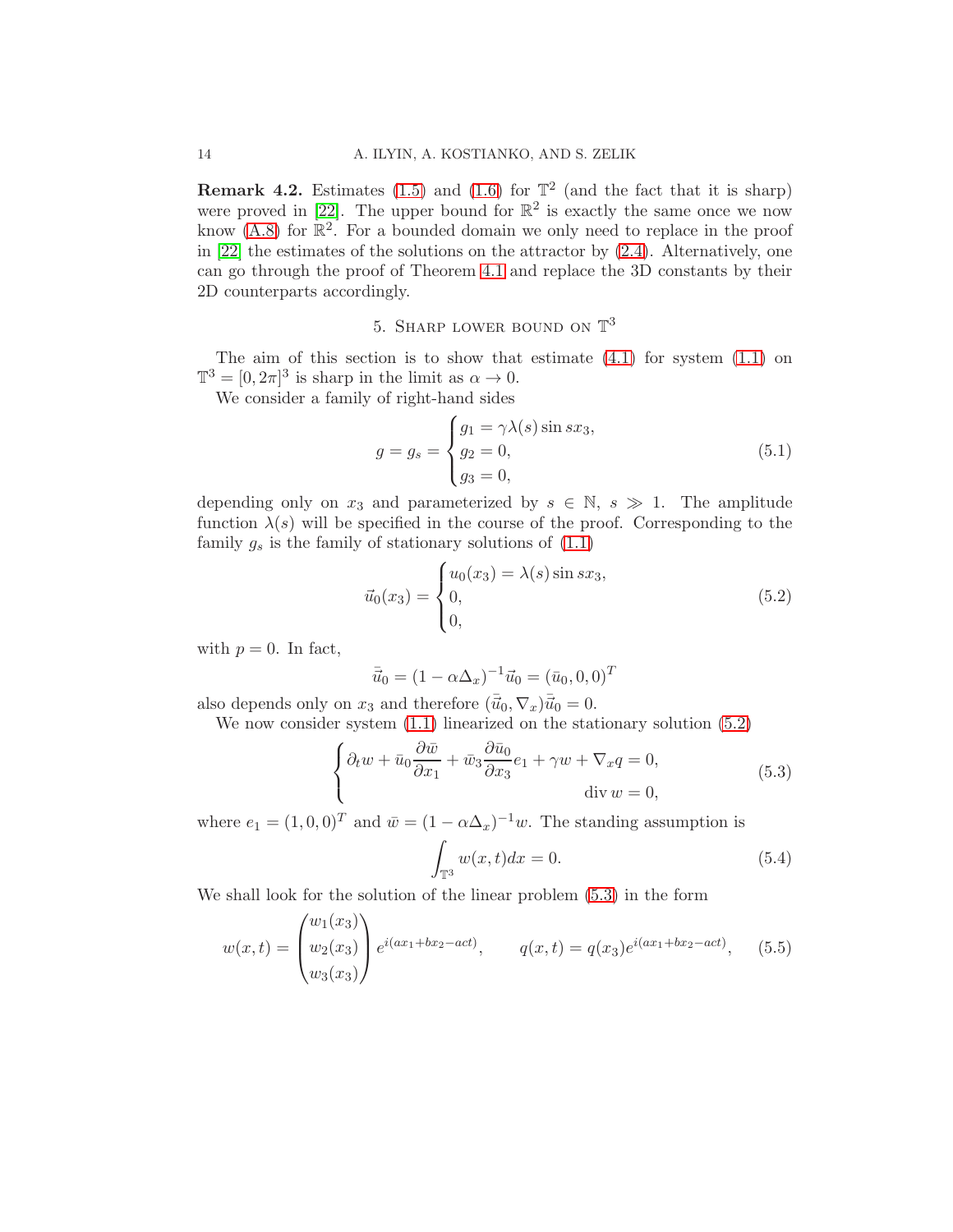where  $a, b \in \mathbb{Z}$  so that w and q are  $2\pi$ -periodic in each  $x_i$ . If such a solution of [\(5.3\)](#page-13-2) is found, then substituting [\(5.5\)](#page-13-3) into (5.3) and setting  $t = 0$  we see that

$$
w(x, 0) = \begin{pmatrix} w_1(x_3) \\ w_2(x_3) \\ w_3(x_3) \end{pmatrix} e^{i(ax_1 + bx_2)}
$$

is a vector-valued eigenfunction of the stationary operator

<span id="page-14-2"></span>
$$
L_3(\vec{u}_0)w = \bar{u}_0 \frac{\partial \bar{w}}{\partial x_3} \bar{u} + \bar{w}_3 \frac{\partial \bar{u}_0}{\partial x_3} e_1 + \gamma w + \nabla_x q \tag{5.6}
$$

and *iac* is the corresponding eigenvalue. If  $Re(iac) < 0$ , then the corresponding mode is unstable.

We substitute [\(5.5\)](#page-13-3) into [\(5.3\)](#page-13-2) and obtain the system

<span id="page-14-0"></span>
$$
\begin{cases}\n-\gamma w_1 - ia(\bar{u}_0 \bar{w}_1 - c w_1) = iaq + \bar{w}_3 u'_0 \\
-\gamma w_2 - ia(\bar{u}_0 \bar{w}_2 - c w_2) = ibq, \\
-\gamma w_3 - ia(\bar{u}_0 \bar{w}_3 - c w_3) = q', \\
iaw_1 + ibw_2 + w'_3 = 0,\n\end{cases} (5.7)
$$

where  $' = \partial / \partial x_3$ .

<span id="page-14-1"></span>**Lemma 5.1.** There are no unstable solutions of equation  $(5.3)$ 

$$
\partial_t w = L_3(\vec{u}_0)w
$$

that can be written in the form  $(5.5)$  with  $a = 0$ .

*Proof.* Let  $a = 0$ . Then the solutions of [\(5.3\)](#page-13-2) are sought in the form

$$
w(x,t) = \begin{pmatrix} w_1(x_3) \\ w_2(x_3) \\ w_3(x_3) \end{pmatrix} e^{i(bx_2 - ct)}, \qquad q(x) = q(x_3)e^{i(bx_2 - ct)},
$$

and [\(5.7\)](#page-14-0) goes over to

$$
\begin{cases}\n-\gamma w_1 + icw_1 = \bar{w}_3 u'_0 \\
-\gamma w_2 + icw_2 = ibq, \\
-\gamma w_3 + icw_3 = q', \\
ibw_2 + w'_3 = 0.\n\end{cases}
$$

Let  $b \neq 0$ . Then  $w_2 = -w_3'/(ib)$ . Substituting this into the second equation and differentiating the third with respect to  $x_3$  we obtain

$$
q'' = b^2 q,
$$

which gives that  $q = 0$ , since q is periodic. Since we are looking for unstable solutions, it follows that  $\text{Re}(ic) < 0$  and therefore  $-\gamma + ic \neq 0$ . This gives that  $w_2 = w_3 = 0$ , and, finally,  $w_1 = 0$ .

If  $a = b = 0$ , then  $w'_3 = 0$ , and  $w_3 = 0$  by periodicity and zero mean condition. This gives  $q = 0$  and  $w_1 = w_2 = 0$ . The proof is complete.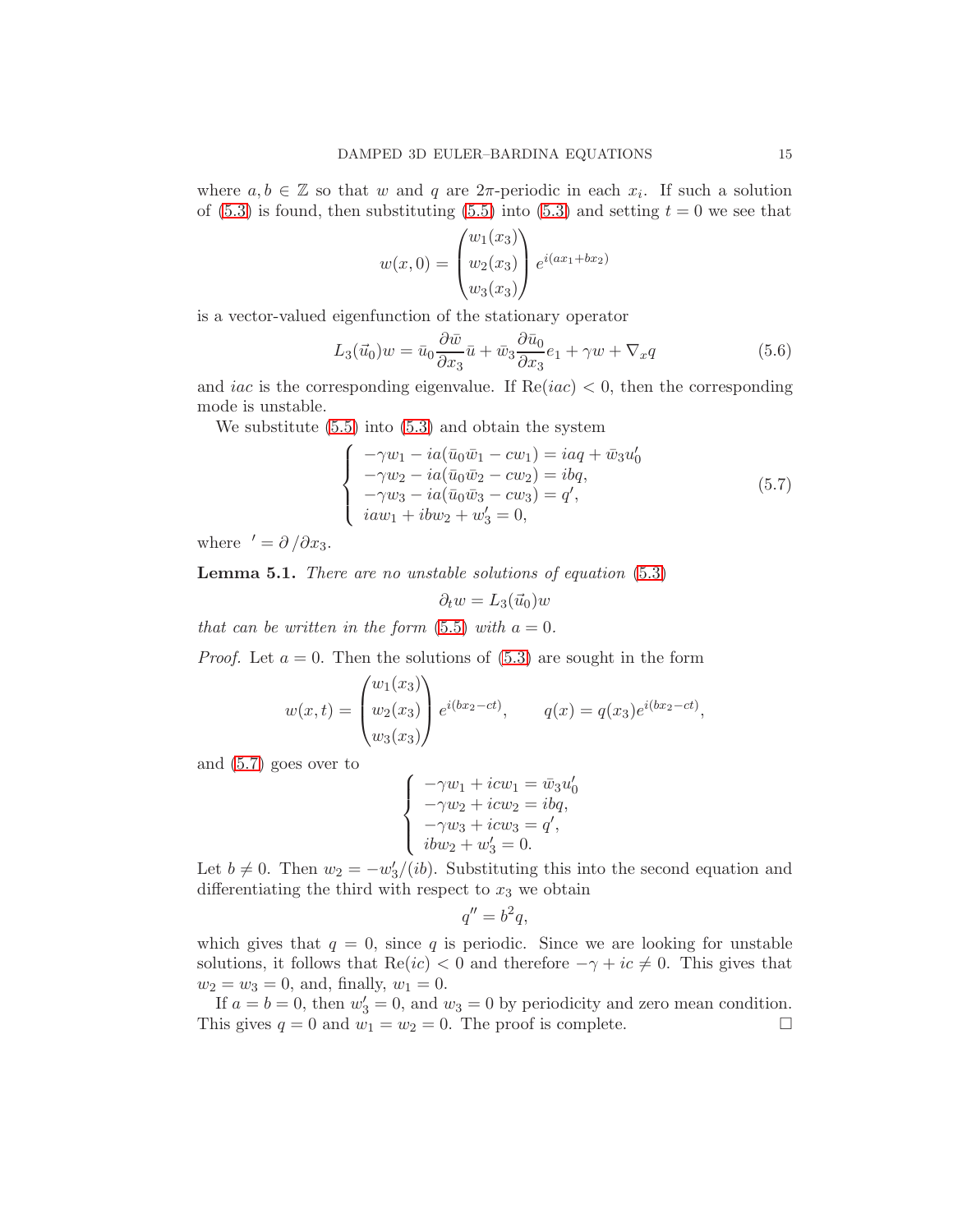<span id="page-15-0"></span>5.1. Squire's transformation. We now reduce the 3D instability analysis to the instability analysis of the transformed 2D problem. The key role is played by the Squire's transformation (see [\[41\]](#page-29-11), [\[12\]](#page-27-11), [\[33\]](#page-29-7)).

Since we a looking for unstable solutions of [\(5.3\)](#page-13-2), in view of Lemma [5.1](#page-14-1) we may assume that  $a \neq 0$  in [\(5.7\)](#page-14-0). Multiplying the first equation in (5.7) by a and the second by  $b$  a adding up the results, we obtain

$$
\begin{cases}\n-\hat{\gamma}\hat{w}_1 - i\hat{a}(\bar{u}_0\bar{\hat{w}}_1 - \hat{c}\hat{w}_1) = i\hat{a}\hat{q} + \bar{\hat{w}}_3u'_0, \\
-\hat{\gamma}\hat{w}_3 - i\hat{a}(\bar{u}_0\bar{\hat{w}}_3 - \hat{c}\hat{w}_3) = \hat{q}', \\
i\hat{a}\hat{w}_1 + \hat{w}_3' = 0,\n\end{cases} (5.8)
$$

where

<span id="page-15-3"></span>
$$
\hat{a}^2 = a^2 + b^2, \qquad \hat{w}_1 = \frac{aw_1 + bw_2}{\hat{a}}, \qquad \hat{w}_3 = w_3,
$$
  

$$
\hat{\gamma} = \gamma \frac{\hat{a}}{a}, \qquad \hat{q} = q \frac{\hat{a}}{a}, \qquad \hat{c} = c.
$$
 (5.9)

The solutions of this problem on the 2d torus

$$
\mathbb{T}_{|\widehat{a}|}^2 = x_1 \in [0, 2\pi/|\widehat{a}|], \ x_3 \in [0, 2\pi]
$$

are sought in the form

$$
\widehat{w}(x_1, x_3, t) = \begin{pmatrix} \widehat{w}_1(x_3) \\ \widehat{w}_3(x_3) \end{pmatrix} e^{i(\widehat{a}x_1 - \widehat{a}\widehat{c}t)}, \quad \widehat{q}(x_1, x_3, t) = q(x_3)e^{i(\widehat{a}x_1 - \widehat{a}\widehat{c}t)}, \quad (5.10)
$$

and if such a solution is found, then the vector function

<span id="page-15-1"></span>
$$
\widehat{w}(x_1, x_3, 0) = \begin{pmatrix} \widehat{w}_1(x_3) \\ \widehat{w}_3(x_3) \end{pmatrix} e^{i\widehat{a}x_1}
$$
\n(5.11)

is a vector-valued eigenfunction with eigenvalue  $i\hat{a}\hat{c}$  of the stationary operator

<span id="page-15-2"></span>
$$
L_2(\vec{u}_0)\hat{w} = \hat{\gamma}\hat{w} + \bar{u}_0 \frac{\partial \hat{\vec{w}}}{\partial x_1} + \hat{\vec{w}}_3 \frac{\partial \bar{u}_0}{\partial x_3} e_1 + \nabla_x \hat{q}, \quad \text{div } \hat{w} = 0,
$$
 (5.12)

on  $\mathbb{T}^2_{|\hat{a}|}$ , where the stationary solution and the generating right-hand side are

<span id="page-15-4"></span>
$$
\vec{u}_0(x_3) = \begin{cases} u_0(x_3) = \lambda(s) \sin sx_3, \\ 0, \end{cases} \quad g_s(x_3) = \begin{cases} g_1(x_3) = \lambda(s) \hat{\gamma} \sin sx_3, \\ 0, \end{cases} \tag{5.13}
$$

and where as before  $\bar{u}_0 = \bar{u}_0(x_3) = (1 - \Delta_x)^{-1} u_0$ .

To avoid unnecessary complications we assume in what follows that

$$
\sqrt{a^2 + b^2} = \hat{a} > 0, \quad a > 0,
$$

and formulate the main result on the Squire's reduction of the 3D instability analysis to the 2D case.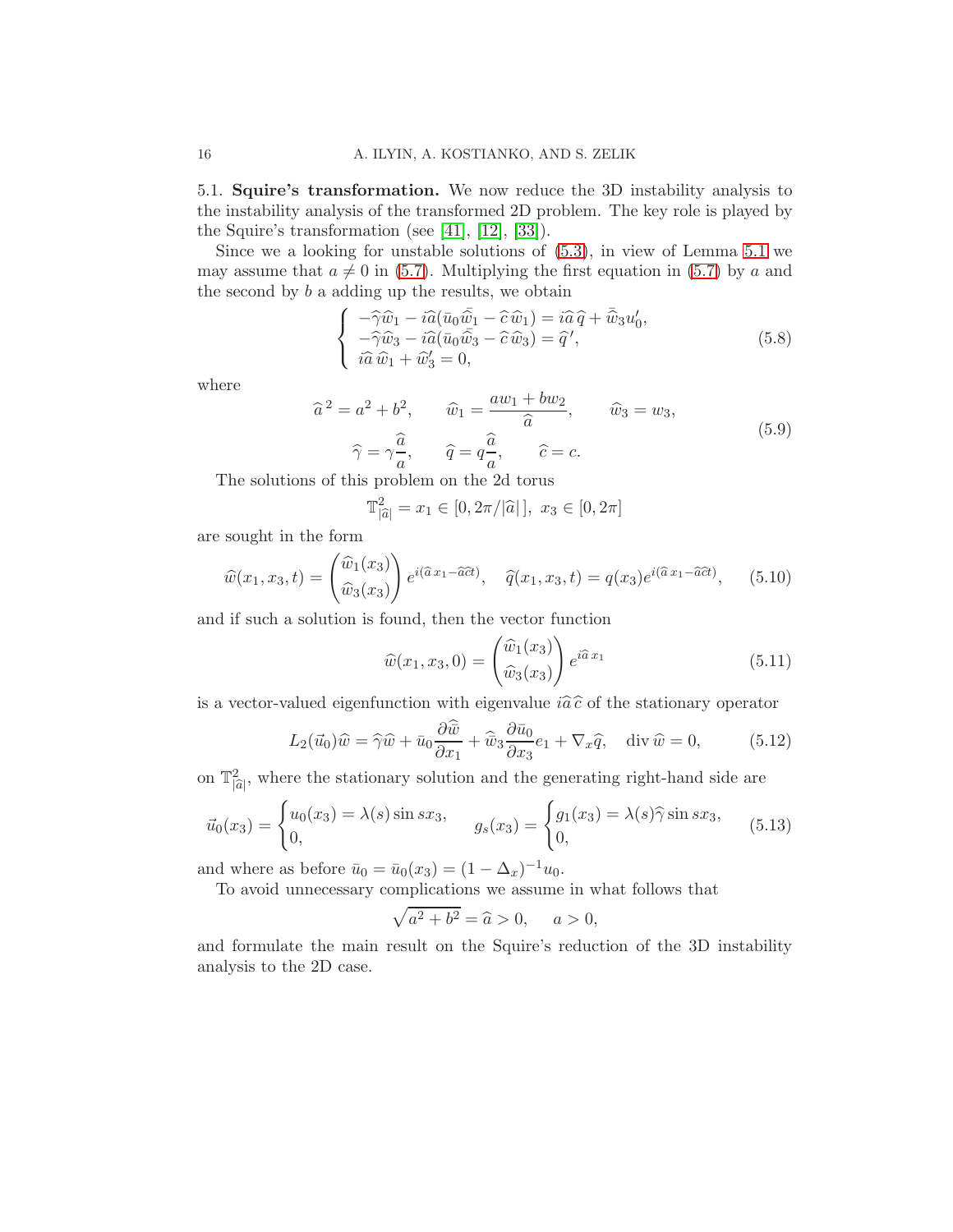<span id="page-16-2"></span>**Lemma 5.2.** Let  $\hat{w}$  in [\(5.11\)](#page-15-1) be an unstable eigenfunction of the operator [\(5.12\)](#page-15-2) on the torus  $\mathbb{T}_{\widehat{a}}^2 = [0, 2\pi/\widehat{a}] \times [0, 2\pi]$ . Then for any pair of integers  $a, b \in \mathbb{Z}$  with

$$
a^2 + b^2 = \widehat{a}^2
$$

there exist an unstable solution of system [\(5.7\)](#page-14-0) on  $\mathbb{T}^3 = [0, 2\pi]^3$ .

*Proof.* Once the  $\hat{\cdot}$ - variables are known, q,  $w_3$ , c and  $\gamma$  are found from [\(5.9\)](#page-15-3). It remains to find  $w_1$  and  $w_2$ . We consider the second equation in [\(5.7\)](#page-14-0):

$$
Aw_2:=(-\gamma+iac)w_2-ia\bar{u}_0\bar{w}_2=ibq.
$$

Since  $\hat{w}$  is unstable,  $\text{Re}(iac) < 0$  and therefore  $\text{Re}(-\gamma +iac) < 0$ . Suppose that  $Aw_2 = 0$  for some  $w_2$ . Taking the scalar product in (complex)  $L^2(0, 2\pi)$  with  $w_2$ and taking into account that the second term is purely imaginary we obtain for the real part

$$
\text{Re}(-\gamma + iac)||w_2||_{L^2}^2 = 0,
$$

which gives that  $w_2 = 0$ , and A has a trivial kernel. In addition, A is a Fredholm operator, since the second term is compact (smoothing). Hence it has a bounded inverse, and since  $q$  is known, we have found  $w_2$ . Finally,

$$
w_1 = (\widehat{a}\widehat{w}_1 - bw_2)/a.
$$

<span id="page-16-0"></span>5.2. Instability analysis on  $\mathbb{T}^2$ . We now have to recall the instability analysis for the 2D problem that was carried out in detail in our previous work [\[22\]](#page-28-9). The problem was studied on the standard torus  $\mathbb{T}^2 = [0, 2\pi]^2$  and we now denote the second coordinate by  $x_3$ , so that  $x_1, x_3$  are the coordinates on  $\mathbb{T}^2$ . The family of the forcing terms and the corresponding stationary solutions are as in [\(5.13\)](#page-15-4) and the linearized stationary operator is precisely  $(5.12)$ . Applying curl to  $(5.12)$  we obtain the equivalent scalar operator in terms of the vorticity whose spectrum was studied in [\[22\]](#page-28-9)

<span id="page-16-1"></span>
$$
\mathcal{L}_s \omega := J\left( (\Delta_x - \alpha \Delta_x^2)^{-1} \omega_s, (1 - \alpha \Delta_x)^{-1} \omega \right) + \n+ J\left( (\Delta_x - \alpha \Delta_x^2)^{-1} \omega, (1 - \alpha \Delta_x)^{-1} \omega_s \right) + \gamma \omega = -\sigma \omega,
$$
\n(5.14)

where

$$
J(a,b) = \nabla a \cdot \nabla^{\perp} b = \partial_{x_1} a \, \partial_{x_3} b - \partial_{x_3} a \, \partial_{x_1} b,
$$

and

 $\omega_s = \text{curl } \vec{u}_0 = -\lambda(s)s \cos sx_2, \qquad \omega = \text{curl } \hat{w}.$ 

The following result was proved in [\[22\]](#page-28-9) (see Theorem 4.1 and Corollary 4.2.)

**Theorem 5.3.** Given a large integer  $s > 0$  let a fixed pair of integers  $t, r$  belong to a bounded region  $A(\delta)$  defined by conditions

$$
t^2 + r^2 < s^2/3, \quad t^2 + (-s+r)^2 > s^2, \quad t^2 + (s+r)^2 > s^2, \quad t \ge \delta s,\tag{5.15}
$$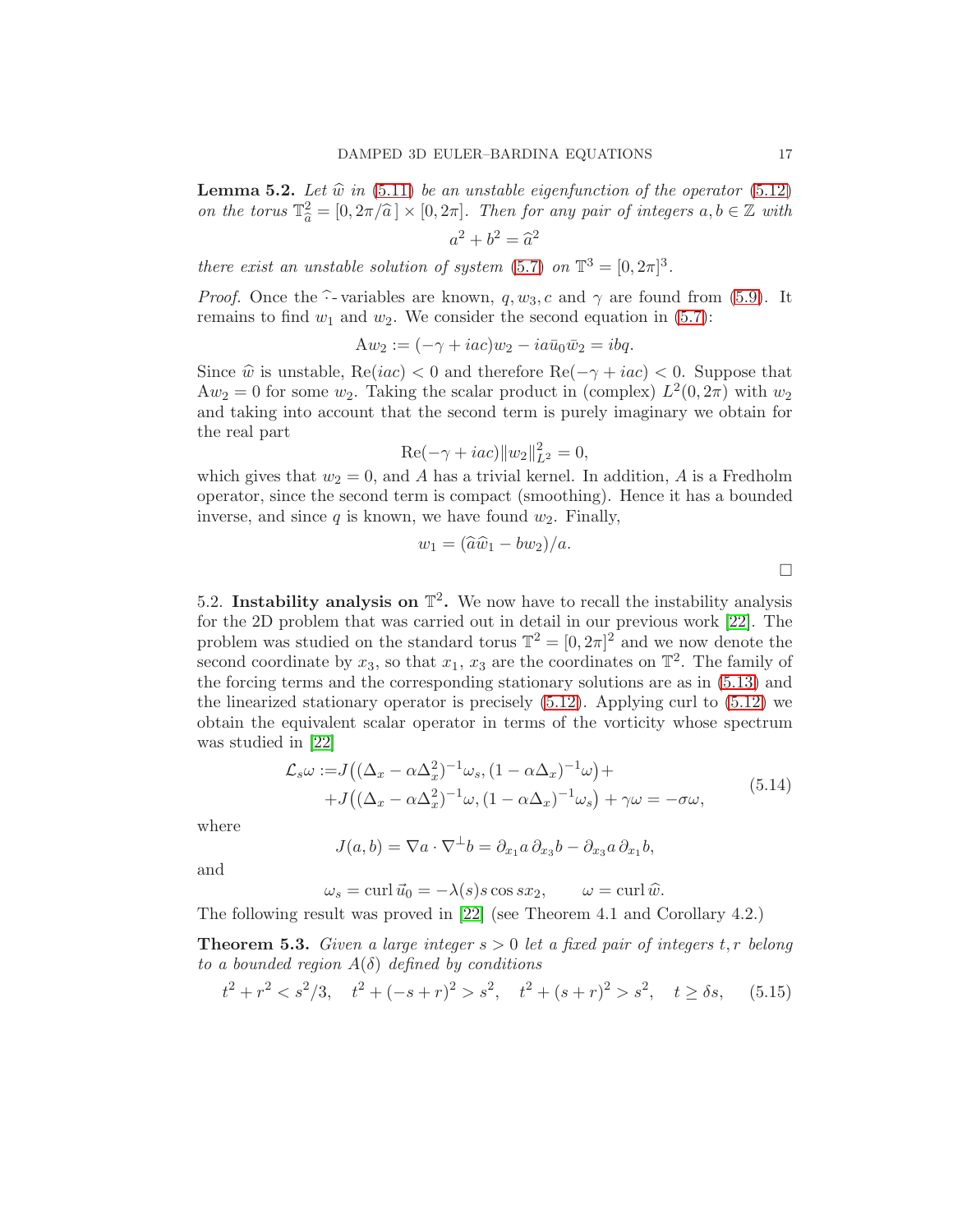where  $0 < \delta < 1/\sqrt{3}$ . There exists an absolute constant  $c_1$  such that for

<span id="page-17-1"></span>
$$
\lambda \ge \lambda_2(s,\gamma) = c_1 \gamma \frac{(1+\alpha s^2)^2}{s} \tag{5.16}
$$

in [\(5.13\)](#page-15-4) the linear operator  $\mathcal{L}_s$  on the torus  $\mathbb{T}^2 = [0, 2\pi]^2$  has a real negative (unstable) eigenvalue  $\sigma < 0$  of multiplicity 2. The corresponding eigenfunctions are

<span id="page-17-0"></span>
$$
\omega^{1}(x_{1}, x_{3}) = \sum_{n=-\infty}^{\infty} a_{t, sn+r} \cos(tx_{1} + (sn + r)x_{3}),
$$
  

$$
\omega^{2}(x_{1}, x_{3}) = \sum_{n=-\infty}^{\infty} a_{t, sn+r} \sin(tx_{1} + (sn + r)x_{3}).
$$
\n(5.17)

We now observe that  $\omega^1$  and  $\omega^2$  in [\(5.17\)](#page-17-0) are the real and imaginary parts of the complex-valued eigenfunction

$$
\omega^{1}(x_{1}, x_{3}) + i\omega^{2}(x_{1}, x_{3}) = \left[\sum_{n=-\infty}^{\infty} a_{t, sn + r} e^{i(sn+r)x_{3}}\right] e^{itx_{1}}.
$$

Recovering the corresponding divergence free vector function, that is, applying the operator  $\nabla_x^{\perp} \Delta_x^{-1}$ , we obtain an unstable vector valued eigenfunction of the operator  $L_2(\vec{u}_0)$  written in the required form [\(5.11\)](#page-15-1):

$$
w(x_1, x_3) = {w_1(x_3) \choose w_3(x_3)} e^{it x_1}.
$$

For the 3D instability analysis below we need to repeat the construction of an unstable eigenmode on the torus  $\mathbb{T}^2_{\varepsilon}$  with  $x_1 \in [0, 2\pi/\varepsilon], x_2 \in [0, 2\pi]$ , where  $\varepsilon > 0$ is arbitrary (not necessarily small).

<span id="page-17-4"></span>**Proposition 5.4.** Let r and  $t' := t\varepsilon$  belong to the region  $A(\delta)$ :

<span id="page-17-2"></span> $t'^2 + r^2 < s^2/3, \quad t'^2 + (-s + r)^2 > s^2, \quad t'^2 + (s + r)^2 > s^2, \quad t' \ge \delta s.$  (5.18)

Let  $\lambda$  be defined in [\(5.16\)](#page-17-1) and let  $g_s$  and  $\vec{u}_0$  be the same as before but in two dimensions:

$$
g_s(x_3) = (\gamma \lambda(s) \sin sx_3, 0)^T
$$
,  $\vec{u}_0(x_3) = (\lambda(s) \sin sx_3, 0)^T$ .

Then there exists an unstable solution

<span id="page-17-3"></span>
$$
w(x_1, x_3) = \begin{pmatrix} w_1(x_3) \\ w_3(x_3) \end{pmatrix} e^{it\varepsilon x_1}, \qquad x \in \mathbb{T}^2_{\varepsilon}.
$$
 (5.19)

of the form [\(5.11\)](#page-15-1) of the operator [\(5.12\)](#page-15-2) on the torus  $\mathbb{T}^2_{\varepsilon}$ .

Proof. Following the proof of Theorem 4.1 in [\[22\]](#page-28-9) we see that a word for word repetition of it shows that if  $t' = \varepsilon t$ , r satisfy [\(5.18\)](#page-17-2), then the corresponding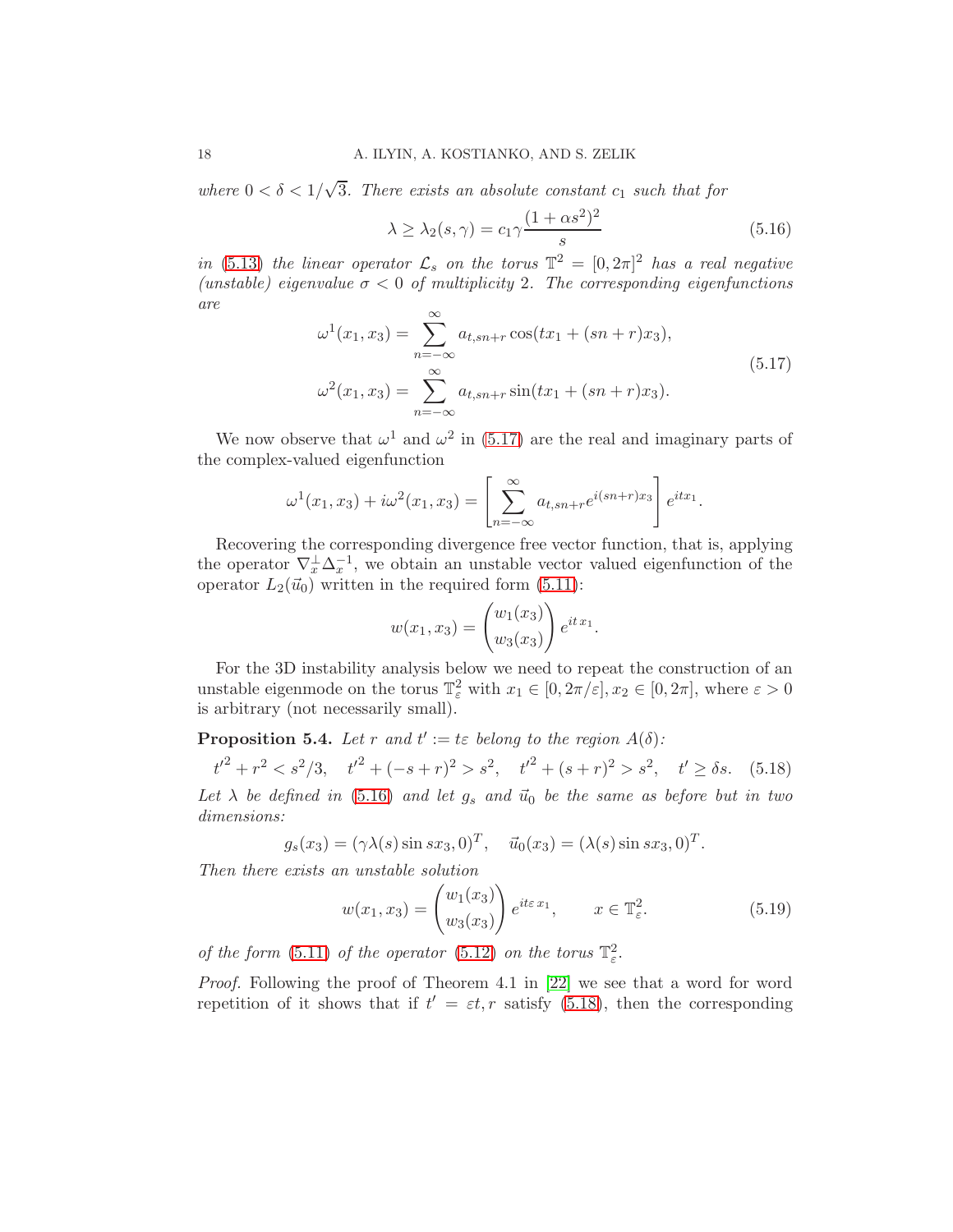operator [\(5.14\)](#page-16-1) has an unstable (real negative) eigenvalue of multiplicity two with eigenfunctions

$$
\omega^{1}(x_{1}, x_{3}) = \sum_{n=-\infty}^{\infty} a_{t, sn+r} \cos(t \varepsilon x_{1} + (sn + r)x_{3}),
$$

$$
\omega^{2}(x_{1}, x_{3}) = \sum_{n=-\infty}^{\infty} a_{t, sn+r} \sin(t \varepsilon x_{1} + (sn + r)x_{3}),
$$

from which we construct the required vector valued complex eigenfunction [\(5.19\)](#page-17-3) as before.  $\hfill \square$ 

It is convenient for us to single out a small rectangle  $D$  in the  $(t', r)$ -plane inside the region  $A(\delta)$  defined by [\(5.18\)](#page-17-2), see Fig[.1:](#page-18-0)

$$
|r| \le c_2 s, \quad 0 < c_3 s \le t' = t\varepsilon \le c_4 s. \tag{5.20}
$$

Here  $\delta = \delta^* \in (0, 1/\sqrt{3})$  is fixed, and all the constants  $c_i$  are absolute constants, whose explicit values can easily be specified.



<span id="page-18-0"></span>FIGURE 1. The region  $A(\delta)$  and the rectangle D.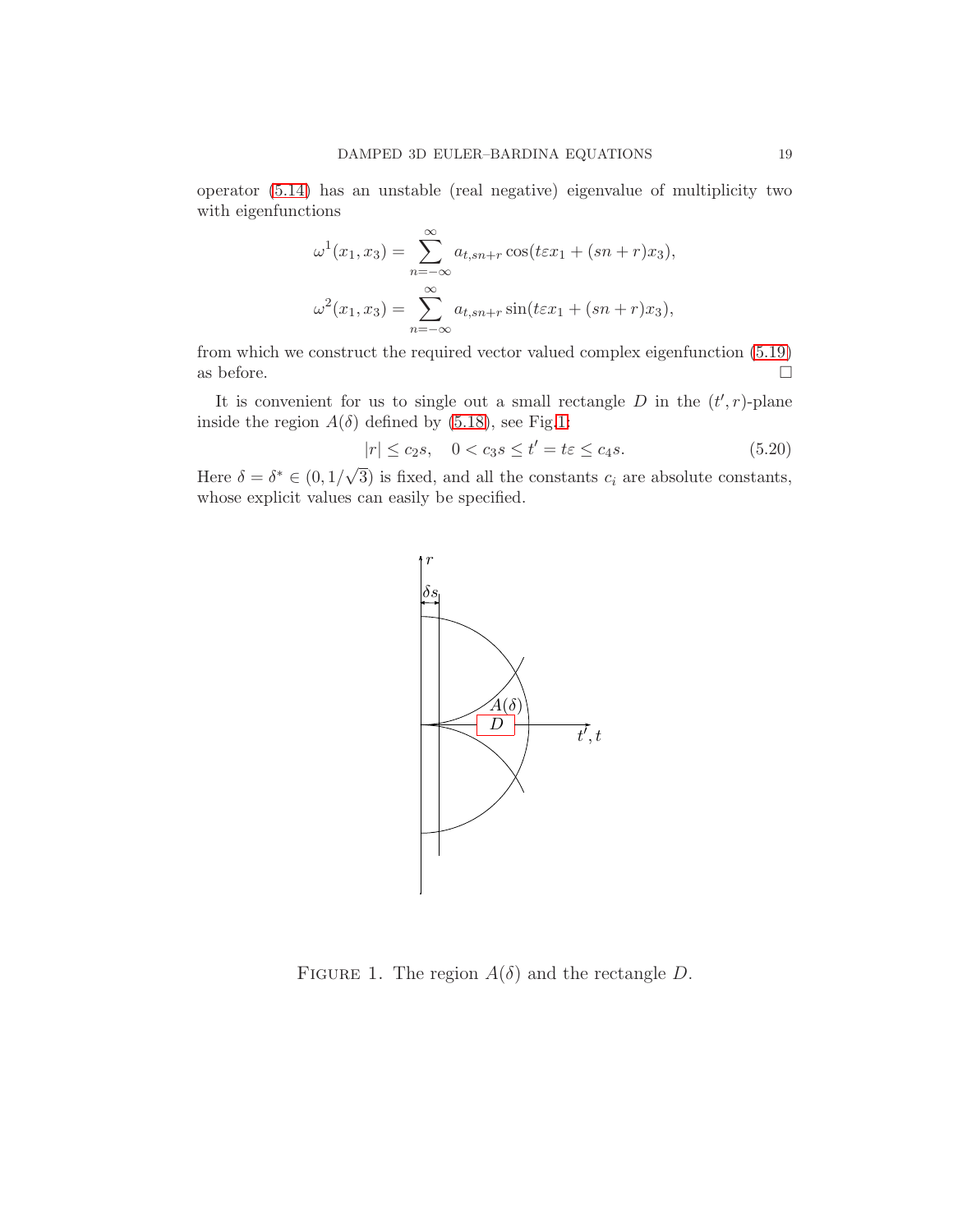<span id="page-19-0"></span>5.3. 3D lower bound. We can now formulate the main results of this section.

**Theorem 5.5.** We consider the linearized system on the 3D torus  $\mathbb{T}^3 = [0, 2\pi]^3$ with right-hand side  $g_s$  and stationary solution  $\vec{u}_0$  given in [\(5.1\)](#page-13-4) and [\(5.2\)](#page-13-1), where

<span id="page-19-2"></span>
$$
\lambda = \lambda_3(s) = \sqrt{2}\lambda_2(s,\gamma) = \sqrt{2}c_1\gamma\frac{(1+\alpha s^2)^2}{s}.\tag{5.21}
$$

Then for each triple of integers a, b, r satisfying

<span id="page-19-1"></span>
$$
c_3 s \le \widehat{a} = \sqrt{a^2 + b^2} \le c_4 s, \quad |r| \le c_2 s,
$$
  

$$
a \ge |b|,
$$
 (5.22)

there exists an unstable solution of the linearized operator [\(5.3\)](#page-13-2).

*Proof.* We fix  $a, b, r$  satisfying  $(5.22)$ . Then in view of the first two inequalities in [\(5.22\)](#page-19-1) the pair  $(t',r) \in D \subset A(\delta)$ , where  $t' = \hat{a} \cdot 1$  (so that we set  $t = 1$ ). Applying Squire's transformation we obtain a 2D linearized problem on the torus  $\mathbb{T}^2_{\widehat{\alpha}}$  of the form [\(5.12\)](#page-15-2) with  $\widehat{\gamma} = \gamma \widehat{a}/a$ . Then in view of the third inequality in  $(5.22)$  we have

$$
\lambda = \sqrt{2}\lambda_2(s,\gamma) = \lambda_2(s,\sqrt{2}\hat{\gamma} a/\hat{a}) \geq \lambda_2(s,\hat{\gamma}).
$$

We now see from Proposition [5.4](#page-17-4) that the 2D linearized problem [\(5.12\)](#page-15-2) has an unstable eigenvalue. Lemma [5.2](#page-16-2) says, in turn, that so does the linearized problem [\(5.6\)](#page-14-2) on the standard torus  $\mathbb{T}^3 = [0, 2\pi]^3$ . — Первый процесс в серверності процесі в процесі в серверності процесі в серверності процесі в серверності <mark>п</mark>р

The number of integers  $(a, b, r)$  satisfying  $(5.22)$  is of order  $c_5s^3$ , where

$$
c_5 = \frac{1}{4}\pi c_2(c_4^2 - c_3^2).
$$

**Theorem 5.6.** Let the right-hand side in [\(1.1\)](#page-1-1) be  $g_s$  defined in [\(5.1\)](#page-13-4) with  $\lambda(s)$ defined in [\(5.21\)](#page-19-2). Then the dimension of the corresponding attractor  $\mathscr{A} = \mathscr{A}_s$ satisfies for an absolute constant  $c_6$  the lower bound

<span id="page-19-3"></span>
$$
\dim_F \mathscr{A} \ge c_6 \frac{\|g_s\|_{L^2}^2}{\alpha^{5/2} \gamma^4} \,. \tag{5.23}
$$

*Proof.* We study our system in the limit  $\alpha \to 0$ . Since s is at our disposal we set

$$
s = \frac{1}{\sqrt{\alpha}}.
$$

Then  $\lambda$  in [\(5.21\)](#page-19-2) and  $||g_s||_{L^2}^2$  in [\(5.1\)](#page-13-4) become

$$
\lambda = c_7 \gamma \sqrt{\alpha}, \qquad \|g_s\|_{L^2}^2 = c_8 \gamma^4 \alpha.
$$

We can finally write

$$
\dim_F \mathscr{A} \ge c_5 s^3 = c_5 \frac{1}{\alpha^{3/2}} = c_5 \frac{\alpha \|g_s\|_{L^2}^2}{\alpha^{5/2} \|g_s\|_{L^2}^2} = c_5 \frac{\alpha \|g_s\|_{L^2}^2}{\alpha^{5/2} c_8 \alpha \gamma^4},
$$

which gives [\(5.23\)](#page-19-3) with  $c_6 = c_5/c_8$ .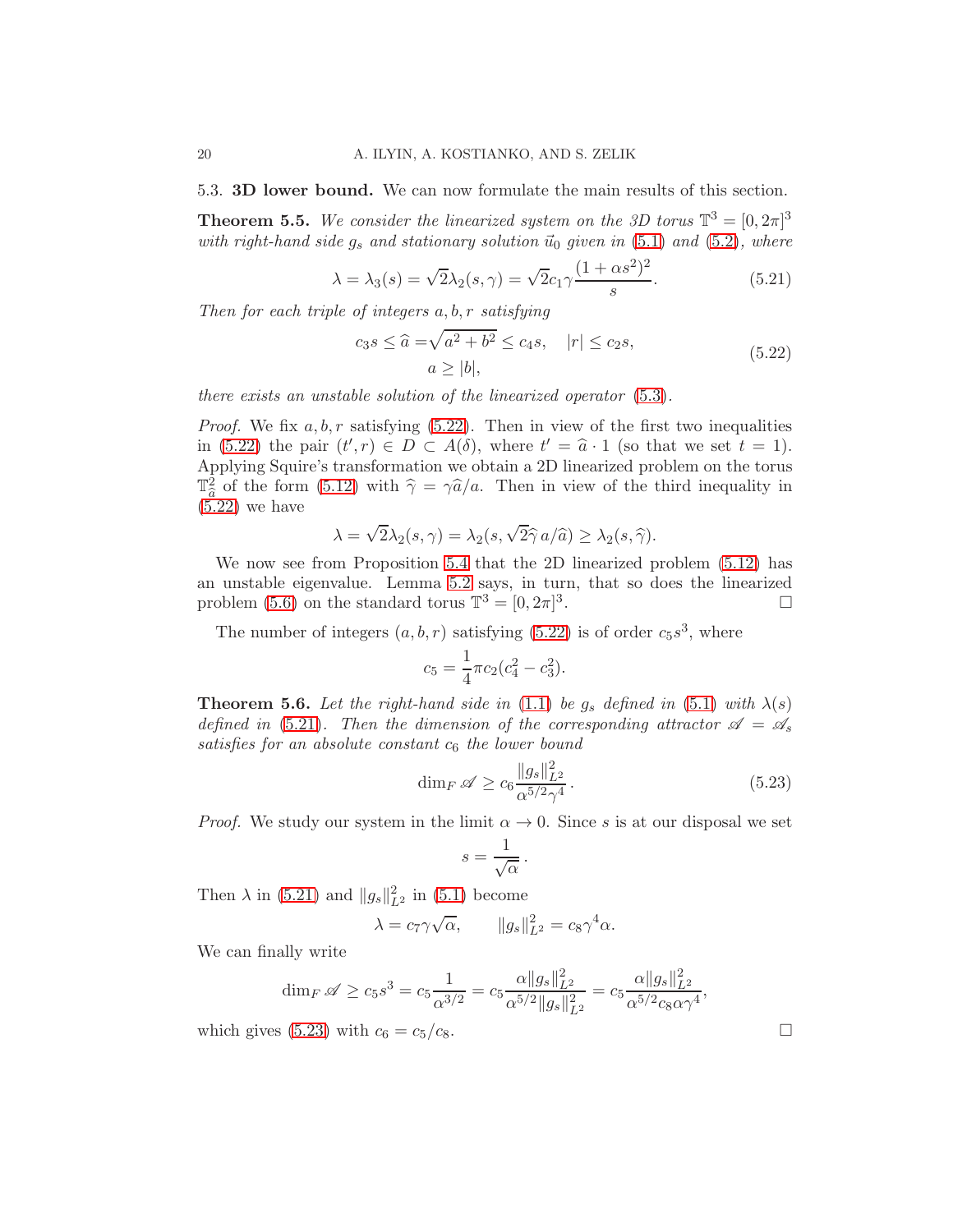Remark 5.7. We recall the sharp lower bound in [\[22\]](#page-28-9) for the attractor dimension for system  $(1.1)$  on the 2D torus  $\mathbb{T}^2$ :

<span id="page-20-2"></span>
$$
\dim_F \mathscr{A} \ge c_{\text{abs}} \frac{\|\operatorname{curl} g_s\|_{L^2}^2}{\alpha \gamma^4} \,. \tag{5.24}
$$

Since for  $\lambda \sim \gamma \sqrt{\alpha}$  we have  $\|\text{curl}\,g_s\|_{L^2}^2 \sim \gamma^4$  and  $\|g_s\|_{L^2}^2 \sim \gamma^4 \alpha$ , it follows that estimate [\(5.24\)](#page-20-2) can equivalently be written in terms of the other dimensionless number in [\(1.8\)](#page-3-1) as follows

$$
\dim_F \mathscr{A} \ge c'_{\mathrm{abs}} \frac{\|g_s\|_{L^2}^2}{\alpha^2 \gamma^4}.
$$

### <span id="page-20-0"></span>APPENDIX A. COLLECTIVE SOBOLEV INEQUALITIES FOR  $H^1$ -ORTHONORMAL families

We prove here some spectral inequalities for orthonormal families of functions which are the key technical tool in our derivation of sharp upper bounds for the attractor dimension. These inequalities are somehow complementary to the classical Lieb–Thirring inequalities for orthonormal systems in  $L^2$  and in our case we estimate the proper norms of the same quantity  $\rho(x) = \sum_{i=1}^{n} |\bar{\theta}_i(x)|^2$ , but for families  $\{\bar{\theta}_i\}_{i=1}^n$  that are orthonormal in  $H^1$  with norm  $(2.2)$  depending on  $\alpha$ . Our exposition utilizes the ideas from [\[27\]](#page-28-13) as well as extends the results of [\[22\]](#page-28-9) to 3D case.

We start with the case  $\Omega = \mathbb{R}^d$  or  $\Omega \subset \mathbb{R}^d$  with Dirichlet boundary conditions (analogously to the classical Lieb–Thirring inequality, the case of Dirichlet boundary conditions follows from the case of whole space by zero extension).

### <span id="page-20-1"></span>A.1. The case of the whole space and a domain with Dirichlet BC.

<span id="page-20-5"></span>**Theorem A.1.** Let  $\Omega \subseteq \mathbb{R}^d$  be an arbitrary domain. Let a family of vector functions  $\{\bar{\theta}_i\}_{i=1}^n \in \mathbf{H}^1(\Omega)$  with div  $\bar{\theta}_i = 0$  be orthonormal with respect to the scalar product

<span id="page-20-3"></span>
$$
m^2(\bar{\theta}_i, \bar{\theta}_j)_{L^2} + (\nabla \bar{\theta}_i, \nabla \bar{\theta}_j)_{L^2} = m^2(\bar{\theta}_i, \bar{\theta}_j)_{L^2} + (\text{curl } \bar{\theta}_i, \text{curl } \bar{\theta}_j)_{L^2} = \delta_{ij}, \quad \text{(A.1)}
$$
  
Then the function  $\rho(x) := \sum_{j=1}^n |\bar{\theta}_j(x)|^2 \text{ satisfies}$ 

<span id="page-20-4"></span>
$$
\|\rho\|_{L^2} \le \frac{1}{2\sqrt{\pi}} \frac{n^{1/2}}{m}, \qquad d = 2,
$$
  

$$
\|\rho\|_{L^2} \le \frac{1}{2\sqrt{\pi}} \frac{n^{1/2}}{m^{1/2}}, \qquad d = 3.
$$
 (A.2)

*Proof.* We first let  $\Omega = \mathbb{R}^d$  and introduce the operators

$$
\mathbb{H} = V^{1/2} (m^2 - \Delta_x)^{-1/2} \Pi, \quad \mathbb{H}^* = \Pi (m^2 - \Delta_x)^{-1/2} V^{1/2}
$$

 $\frac{2\sqrt{\pi}}{2}$ 

acting in  $[L^2(\mathbb{R}^d)]^d$ , where  $V \in L^2(\mathbb{R}^d)$  is a non-negative scalar function which will be specified below and  $\Pi$  is the Helmholtz–Leray projection to divergence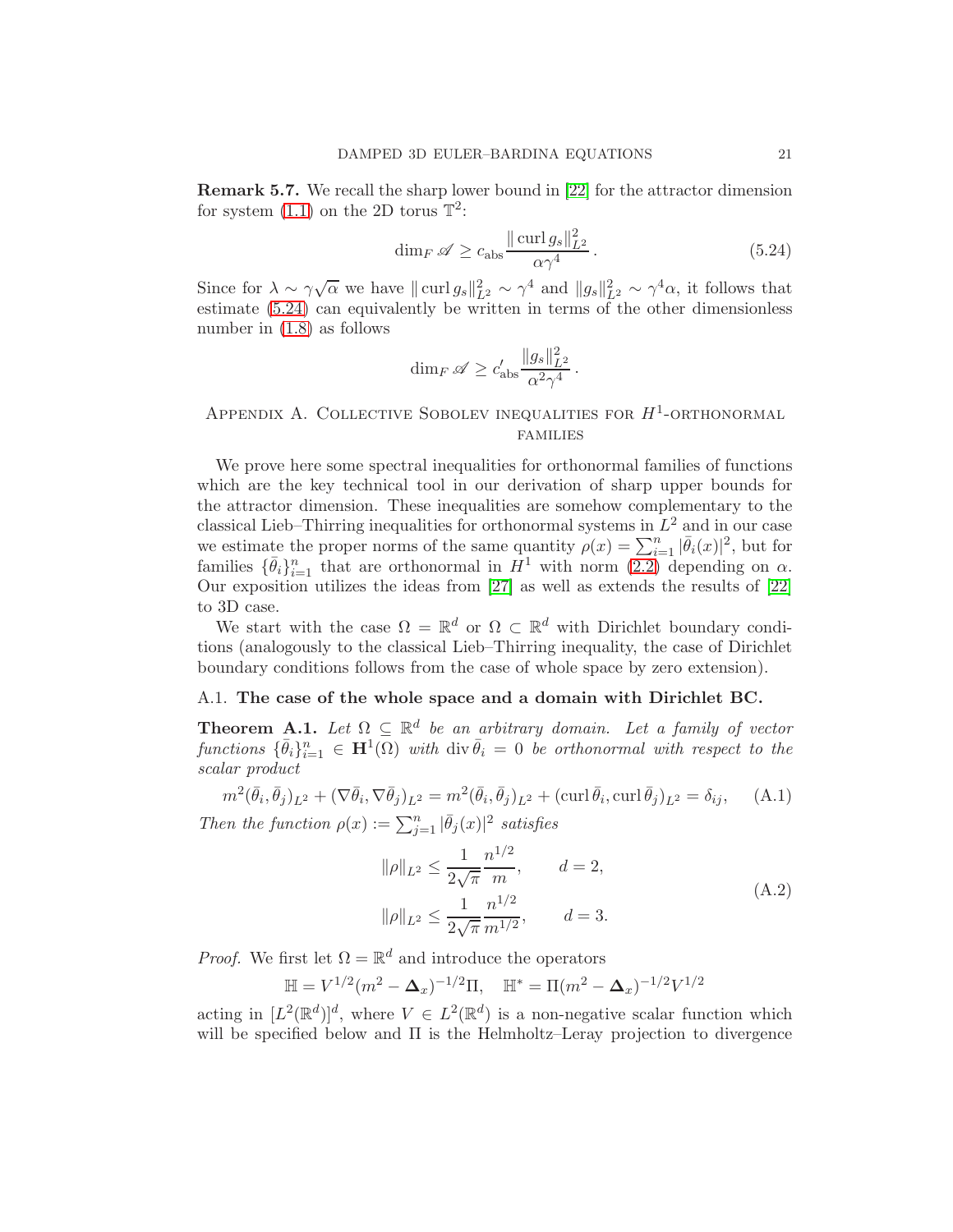free vector fields. Then  $\mathbf{K} = \mathbb{H}^* \mathbb{H}$  is a compact self-adjoint operator acting from  $[L^2(\mathbb{R}^d)]^d$  to  $[L^2(\mathbb{R}^d)]^d$  and

$$
\begin{split} \text{Tr}\,\mathbf{K}^2 &= \text{Tr}\left(\Pi(m^2 - \Delta_x)^{-1/2}V(m^2 - \Delta_x)^{-1/2}\Pi\right)^2 \leq \\ &\leq \text{Tr}\left(\Pi(m^2 - \Delta_x)^{-1}V^2(m^2 - \Delta_x)^{-1}\Pi\right) = \\ &= \text{Tr}\left(V^2(m^2 - \Delta_x)^2\Pi\right), \end{split}
$$

where we used the Araki–Lieb–Thirring inequality for traces [\[1,](#page-27-12) [29,](#page-28-15) [40\]](#page-29-12):

$$
\text{Tr}(BA^2B)^p \le \text{Tr}(B^pA^{2p}B^p), \quad p \ge 1,
$$

and the cyclicity property of the trace together with the facts that  $\Pi$  commutes with the Laplacian and that  $\Pi$  is a projection:  $\Pi^2 = \Pi$ .

We want to show that

<span id="page-21-1"></span>
$$
\operatorname{Tr}\mathbf{K}^{2} \leq \begin{cases} \frac{1}{4\pi} \frac{1}{m^{2}} \|V\|_{L^{2}}^{2}, & d = 2; \\ \frac{1}{4\pi} \frac{1}{m} \|V\|_{L^{2}}^{2}, & d = 3. \end{cases}
$$
(A.3)

Indeed, the fundamental solution of  $(m^2 - \Delta_x)^2 \Pi$  in  $\mathbb{R}^d$  is a  $d \times d$  matrix

$$
\mathbf{F}_{ij}^d(x) = G_d(x)\delta_{ij} - \partial_{x_i}\partial_{x_j}\Delta^{-1}G_d(x)
$$

with  $\mathbb{R}^d$ -trace at  $x \in \mathbb{R}^d$ 

$$
\operatorname{Tr}_{\mathbb{R}^d} \mathbf{F}^d(x) = dG_d(x) - \sum_{i=1}^d \partial_{x_i x_i}^2 \Delta_x^{-1} G_d(x) = (d-1)G_d(x),
$$

where  $G_d(x)$  is the fundamental solution of the scalar operator  $(m^2 - \Delta_x)^2$  in the whole space  $\mathbb{R}^d$ :

<span id="page-21-0"></span>
$$
G_d(x) = \frac{1}{(2\pi)^d} \int_{\mathbb{R}^d} \frac{e^{i\xi x} d\xi}{(m^2 + |\xi|^2)^2} = \begin{cases} \frac{1}{8\pi} \frac{1}{m} e^{-|x|m}, & d = 3; \\ \frac{1}{4\pi} \frac{1}{m^2} |x|m K_1(|x|m), & d = 2. \end{cases}
$$
(A.4)

The first equality here follows from  $(A.12)$ , while for the second we have (since the function is radial and using formula  $13.51(4)$  in [\[46\]](#page-29-13))

$$
G_2(x) = \frac{1}{2\pi} \mathscr{F}^{-1}((m^2 + |\xi|^2)^2) = \frac{1}{2\pi} \int_0^\infty \frac{J_0(|x|r) r dr}{(m^2 + r^2)^2} = \frac{1}{4\pi} \frac{1}{m^2} |x| m K_1(|x|m),
$$

where  $K_1$  is the modified Bessel function of the second kind.

Thus, the operator  $V^2(m^2 - \Delta_x)^2 \Pi$  has the matrix-valued integral kernel

 $V(y)^2 \mathbf{F}^d(x-y)$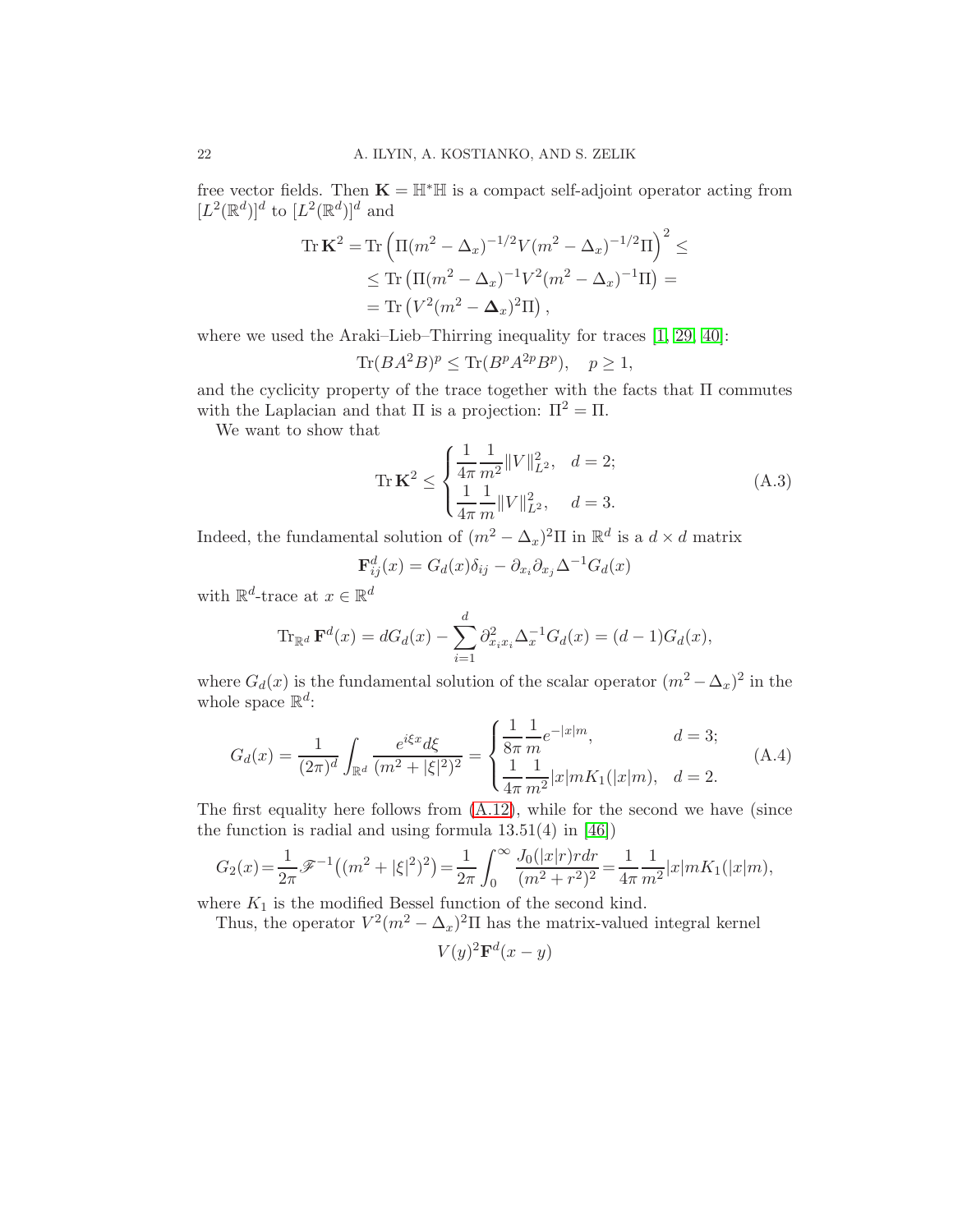and therefore

$$
\text{Tr}(V^2(m^2 - \Delta_x)^2 \Pi) =
$$
  
= 
$$
\int_{\mathbb{R}^d} \text{Tr}_{\mathbb{R}^d} (V(y)^2 \mathbf{F}^d(0)) dy = (d-1) ||V||_{L^2}^2 G_d(0) \quad (A.5)
$$

which along with  $(A.4)$  proves the first inequality in  $(A.3)$ , and also the second one, since  $(tK_1(t))|_{t=0} = 1$ .

We can now complete the proof as in [\[27\]](#page-28-13). Setting

<span id="page-22-0"></span>
$$
\psi_i := (m^2 - \Delta_x)^{1/2} \bar{\theta}_i,
$$

we see from [\(A.1\)](#page-20-3) that  $\{\psi_j\}_{j=1}^n$  is an orthonormal family in  $L^2$ . We observe that

$$
\int_{\mathbb{R}^d} \rho(x) V(x) dx = \sum_{i=1}^n \|\mathbb{H} \psi_i\|_{L^2}^2.
$$

By the orthonormality of the  $\psi_j$ 's in  $L^2$  and the definition of the trace we obtain

$$
\sum_{i=1}^{n} \|\mathbb{H}\psi_{i}\|_{L^{2}}^{2} = \sum_{i=1}^{n} (\mathbf{K}\psi_{i}, \psi_{i}) \leq \sum_{i=1}^{n} \|\mathbf{K}\psi_{i}\|_{L^{2}} \leq n^{1/2} \left(\sum_{i=1}^{n} \|\mathbf{K}\psi_{i}\|_{L^{2}}^{2}\right)^{1/2} =
$$

$$
= n^{1/2} \left(\sum_{i=1}^{n} (\mathbf{K}^{2}\psi_{i}, \psi_{i})\right)^{1/2} \leq n^{1/2} (\text{Tr }\mathbf{K}^{2})^{1/2}. \quad (A.6)
$$

This gives

$$
\int_{\mathbb{R}^d} \rho(x) V(x) dx \leq n^{1/2} \left( \text{Tr} \, \mathbf{K}^2 \right)^{1/2}.
$$

Setting  $V(x) := \rho(x)$  and using [\(A.3\)](#page-21-1), we complete the proof of [\(A.2\)](#page-20-4) for the case of  $\Omega = \mathbb{R}^d$ ,  $d = 2, 3$ .

Finally, if  $\Omega$  is a proper domain in  $\mathbb{R}^d$ , we extend by zero the vector functions  $\bar{\theta}_j$  outside  $\Omega$  and denote the results by  $\bar{\theta}_j$ , so that  $\bar{\theta}_j \in \mathbf{H}^1(\mathbb{R}^d)$  and  $\text{div } \bar{\theta}_j = 0$ . We further set  $\tilde{\rho}(x) := \sum_{j=1}^n |\bar{\theta}_j(x)|^2$ . Then setting  $\tilde{\psi}_i := (m^2 - \Delta_x)^{1/2} \bar{\theta}_i$ , we see that the system  $\{\widetilde{\psi}_j\}_{j=1}^n$  is orthonormal in  $L^2(\mathbb{R}^d)$  and div  $\widetilde{\psi}_j = 0$ . Since clearly  $\|\widetilde{\rho}\|_{L^2(\mathbb{R}^d)} = \|\rho\|_{L^2(\Omega)}$ , the proof of estimate  $(A.2)$  reduces to the case of  $\mathbb{R}^d$  and therefore is complete.

The proved result can be rewritten in terms of orthogonal functions with respect to inner product [\(4.3\)](#page-11-3) as follows.

**Corollary A.2.** Let the assumptions of Theorem [A.1](#page-20-5) hold and let  ${\lbrace \bar{\theta}_j \rbrace}_{j=1}^n$ ,  $div \theta_j = 0$  be an orthonormal system with respect to

<span id="page-22-1"></span>
$$
(\bar{\theta}_i, \bar{\theta}_j)_{L^2} + \alpha (\nabla \bar{\theta}_i, \nabla \bar{\theta}_j)_{L^2} = \delta_{ij}.
$$
\n(A.7)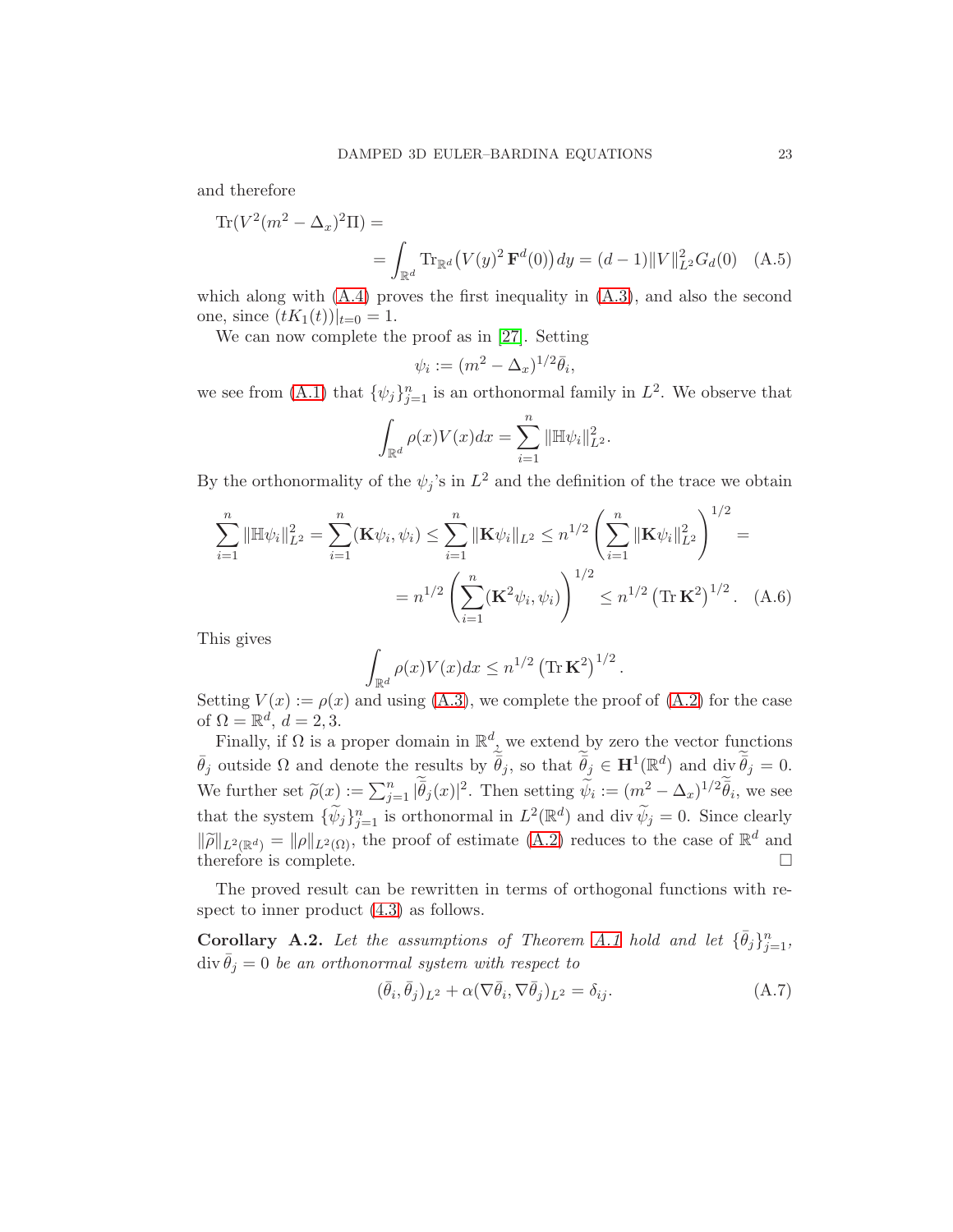Then  $\rho(x) = \sum_{j=1}^n |\bar{\theta}_j(x)|^2$  satisfies

<span id="page-23-1"></span>
$$
\|\rho\|_{L^2} \le \frac{1}{2\sqrt{\pi}} \frac{n^{1/2}}{\alpha^{1/2}}, \qquad d = 2,
$$
  

$$
\|\rho\|_{L^2} \le \frac{1}{2\sqrt{\pi}} \frac{n^{1/2}}{\alpha^{3/4}}, \qquad d = 3.
$$
 (A.8)

<span id="page-23-0"></span>Indeed, this statement follows from [\(A.2\)](#page-20-4) by the proper scaling.

A.2. The case of periodic BC: Estimates for the lattice sums. We now turn to the case  $\Omega = \mathbb{T}^d$ . In this case, we naturally have an extra condition that the considered functions have zero mean. Analogously to the case  $\Omega = \mathbb{R}^d$ , the Laplacian commutes with the Helholtz–Leray projection, so we may define analogously the operator  $\bf{K}$  and get exactly the same expression  $(A.5)$  for its trace. The only difference is that now  $G_d(x) = G_{d,m}(x)$  a fundamental solution of the scalar operator  $(m^2 - \Delta_x)^{-2}$  on the torus  $\mathbb{T}^d$  (with zero mean condition), so the integral in [\(A.4\)](#page-21-0) should be replaced by the corresponding sum over the lattice  $\mathbb{Z}_0^d = \mathbb{Z}^d \setminus \{0\}$ :

<span id="page-23-2"></span>
$$
G_d(x) = \frac{1}{(2\pi)^d} \sum_{k \in \mathbb{Z}_0^d} \frac{e^{ik \cdot x}}{(m^2 + |k|^2)^2}.
$$
 (A.9)

Thus, in order to get estimates  $(A.2)$  for the torus  $\mathbb{T}^2$  arguing as in the proof of Theorem [A.1,](#page-20-5) we only need to check that

<span id="page-23-3"></span>
$$
G_{d,m}(0) < \begin{cases} \frac{1}{8\pi} \frac{1}{m}, & d = 3; \\ \frac{1}{4\pi} \frac{1}{m^2}, & d = 2. \end{cases} \tag{A.10}
$$

for all  $m \geq 0$ . Unfortunately, we do not know explicit expressions for the sum [\(A.9\)](#page-23-2), so we need to do rather accurate estimates of the associated lattice sum in order get  $(A.10)$  based on the Poisson summation formula. In the case  $d = 2$ ,  $(A.10)$  is proved in [\[22\]](#page-28-9) and the case  $d = 3$  is considered in Proposition [A.4](#page-23-4) below. Thus, the following result holds.

Theorem A.3. Let a family of divergence free vector functions with zero mean  ${\{\bar{\theta}_i\}}_{i=1}^n \in \mathbf{H}^1(\mathbb{T}^3)$  be orthonormal with respect to scalar product [\(A.1\)](#page-20-3). Then estimates [\(A.2\)](#page-20-4) hold. Analogously, if this family is orthonormal with respect to  $(A.7)$ , then  $\rho$  satisfies inequalities  $(A.8)$ .

As explained before, the case  $d = 2$  is verified in [\[22\]](#page-28-9) and for proving the result for  $d = 3$ , it is sufficient to prove the following proposition.

<span id="page-23-4"></span>**Proposition A.4.** The following inequality holds for all  $m \geq 0$ :

<span id="page-23-5"></span>
$$
F(m) := m \sum_{k \in \mathbb{Z}_0^3} \frac{1}{(|k|^2 + m^2)^2} < \pi^2 \tag{A.11}
$$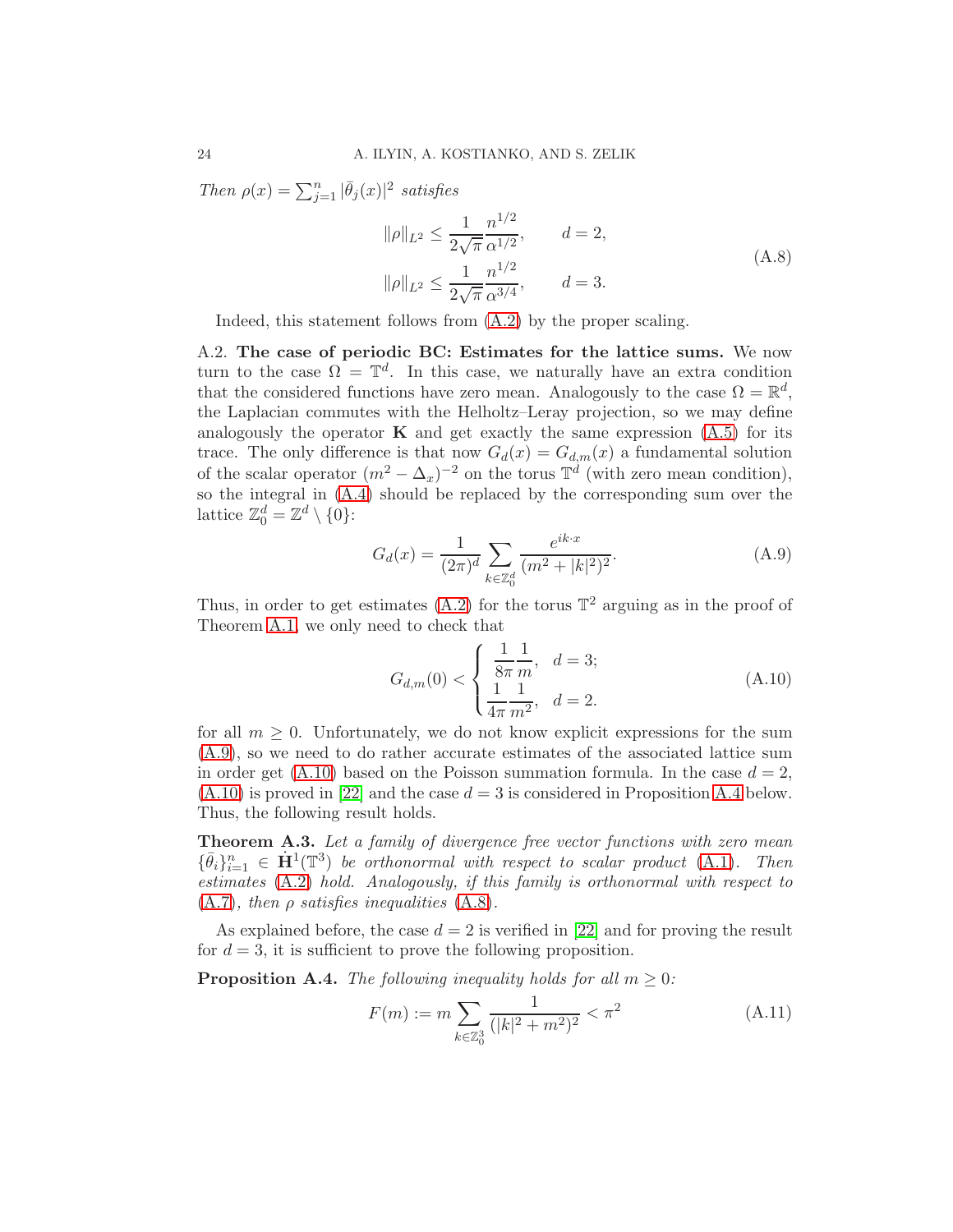*Proof.* Before we go over to the proof, we first observe that in  $\mathbb{R}^3$  we have the equality

$$
\int_{\mathbb{R}^3} \frac{dx}{(|x|^2 + m^2)^2} = \frac{\pi^2}{m}
$$

and, secondly, it is the absence of the term with  $k = 0$  in the sum in [\(A.11\)](#page-23-5) that makes inequality [\(A.11\)](#page-23-5) hold at all.

We use the Poisson summation formula (see, e. g., [\[42\]](#page-29-14))

$$
\sum_{k \in \mathbb{Z}^n} f(k/m) = (2\pi)^{n/2} m^n \sum_{k \in \mathbb{Z}^n} \widehat{f}(2\pi km),
$$

where  $\mathscr{F}(f)(\xi) = \widehat{f}(\xi) = (2\pi)^{-n/2} \int_{\mathbb{R}^n} f(x) e^{-i\xi x} dx$ . For the function

<span id="page-24-0"></span>
$$
f(x) = 1/(1+|x|^2)^2 \ x \in \mathbb{R}^3 \quad \text{with} \quad \hat{f}(\xi) = \frac{\pi^2}{(2\pi)^{3/2}} e^{-|\xi|} \tag{A.12}
$$

(see [\[42\]](#page-29-14)), and with  $\int_{\mathbb{R}^3} f(x)dx = \pi^2$  this gives

<span id="page-24-1"></span>
$$
F(m) = \frac{1}{m^3} \sum_{k \in \mathbb{Z}^3} f(k/m) - \frac{1}{m^3} =
$$
  
=  $\pi^2 \sum_{k \in \mathbb{Z}^3} e^{-2\pi m|k|} - \frac{1}{m^3} = \pi^2 + \pi^2 \sum_{k \in \mathbb{Z}^3_0} e^{-2\pi m|k|} - \frac{1}{m^3}.$  (A.13)

In particular, this formula gives a convenient way to compute  $F(m)$  numerically for the case where  $m$  is not very small. We start the proof of inequality  $(A.11)$ with the case  $m \leq 1$ .

**Lemma A.5.** Inequality [\(A.11\)](#page-23-5) holds for all  $m \in [0, 1]$ .

Proof. Since

$$
F'(m) = \sum_{k \in \mathbb{Z}_0^3} \left( \frac{1}{(|k|^2 + m^2)^2} - \frac{4m^2}{(|k|^2 + m^2)^3} \right) = \sum_{k \in \mathbb{Z}_0^3} \frac{|k|^2 - 3m^2}{(|k|^2 + m^2)^3},
$$

we see that all terms in the sum for  $F(m)$  with  $|k|^2 \geq 3$  are monotone increasing (after multiplying by m) with respect to  $m \leq 1$ , so we may write

$$
F(m) \le \frac{6m}{(1+m^2)^2} + \frac{12m}{(2+m^2)^2} + \sum_{|k|^2 \ge 3} \frac{1}{(|k|^2 + 1)^2} \le
$$
  

$$
\le \max_{m \in [0,1]} \left\{ \frac{6m}{(1+m^2)^2} \right\} + \max_{m \in [0,1]} \left\{ \frac{12m}{(2+m^2)^2} \right\} + F(1) - \frac{6}{4} - \frac{12}{9} =
$$
  

$$
= \frac{9\sqrt{3}}{8} + \frac{9\sqrt{6}}{16} - \frac{3}{2} - \frac{4}{3} + \pi^2 (1.01306) - 1 = 9.4915 < \pi^2 = 9.8696,
$$

where we have used [\(A.13\)](#page-24-1) in order to compute  $F(1) = \pi^2(1.01306) - 1$  (the calculations are reliable since the series has an exponential rate of convergence). Thus, the lemma is proved.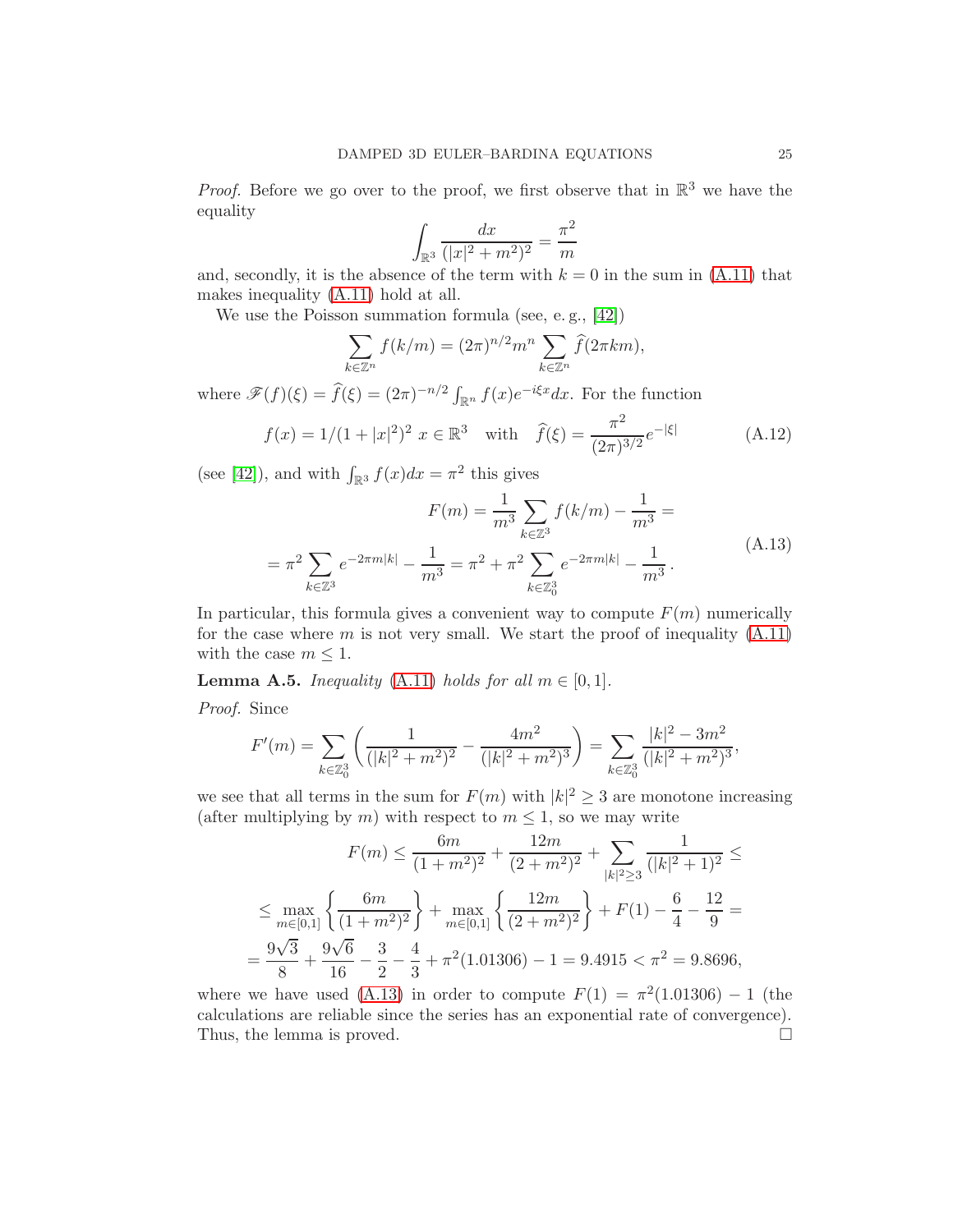We now turn to the case  $m \geq 1$ .

**Lemma A.6.** Inequality [\(A.11\)](#page-23-5) holds for all  $m \geq 1$ .

Proof. It follows from [\(A.13\)](#page-24-1) that inequality [\(A.11\)](#page-23-5) goes over to

$$
G(m) := \pi^2 m^3 \sum_{k \in \mathbb{Z}_0^3} e^{2\pi m|k|} - 1 < 0.
$$

We use the inequality

$$
|k| \ge \frac{1}{\sqrt{3}}(|k_1| + |k_2| + |k_3|)
$$

for all terms with  $|k| > 1$  and leave the first 6 terms with  $|k| = 1$  unchanged. This gives

$$
G(m) \le \pi^2 m^3 \sum_{k \in \mathbb{Z}_0^3} e^{2\pi m(|k_1| + |k_2| + |k_3|)/\sqrt{3}} - 1 + 6\pi^2 m^3 \left( e^{-2\pi m} - e^{-2\pi m/\sqrt{3}} \right)
$$

and we only need to prove that the right-hand side of this inequality is negative. Summing the geometric progression, we get

$$
G(m) \le G_0(m) := \pi^2 m^3 \left( \left( 1 + \frac{2}{e^{2\pi m/\sqrt{3}} - 1} \right)^3 - 1 \right) - 1 +
$$
  
+6 $\pi^2 m^3 \left( e^{-2\pi m} - e^{-2\pi m/\sqrt{3}} \right) = 6\pi^2 m^3 \left( \frac{1}{e^{2\pi m/\sqrt{3}} - 1} - e^{-2\pi m/\sqrt{3}} \right) +$   
+12 $\pi^2 \left( \frac{m^{3/2}}{e^{2\pi m/\sqrt{3}} - 1} \right)^2 + 8\pi^2 \left( \frac{m}{e^{2\pi m/\sqrt{3}} - 1} \right)^3 + 6\pi^2 m^3 e^{-2\pi m} - 1 =$   
= 6 $\pi^2 \psi_1(m) + 12\pi^2 \psi_2(m)^2 + 8\pi^2 \psi_3(m)^3 + \psi_4(m)$ .

We claim that all functions  $\psi_i(m)$  are monotone decreasing for  $m \geq 1$ . Indeed, the function  $\psi_3(m)$  is obviously decreasing for all  $m \geq 0$ . The function  $\psi_4(m)$  is decreasing for  $m \geq \frac{3}{2\pi} < 1$ . Analogously, as elementary calculations show, the second function is decreasing for  $m \geq m_2 < 1$  where

$$
m_0 = \frac{\sqrt{3}}{4\pi} \left( 3 + 2W \left( -3e^{-3/2}/2 \right) \right) \approx 0.241,
$$

where  $W$  is a Lambert W-function. Finally, let us prove the monotonicity of  $\psi_1(m)$ . Indeed,

$$
\psi_1'(m) = m^2 \frac{2m\pi\sqrt{3}e^{-2\pi m\sqrt{3}/3} - 4\pi m\sqrt{3} - 9e^{-2\pi m\sqrt{3}/3} + 9}{3(e^{2\pi m\sqrt{3}/3} - 1)^2}
$$

and we see that

$$
2m\pi\sqrt{3}e^{-2\pi m\sqrt{3}/3} - 4\pi m\sqrt{3} - 9e^{-2\pi m\sqrt{3}/3} + 9 <
$$
  
< 
$$
< 2\pi m\sqrt{3} \left( e^{-2\pi m\sqrt{3}/3} - 1 \right) + 9 - 2\pi\sqrt{3} < 0
$$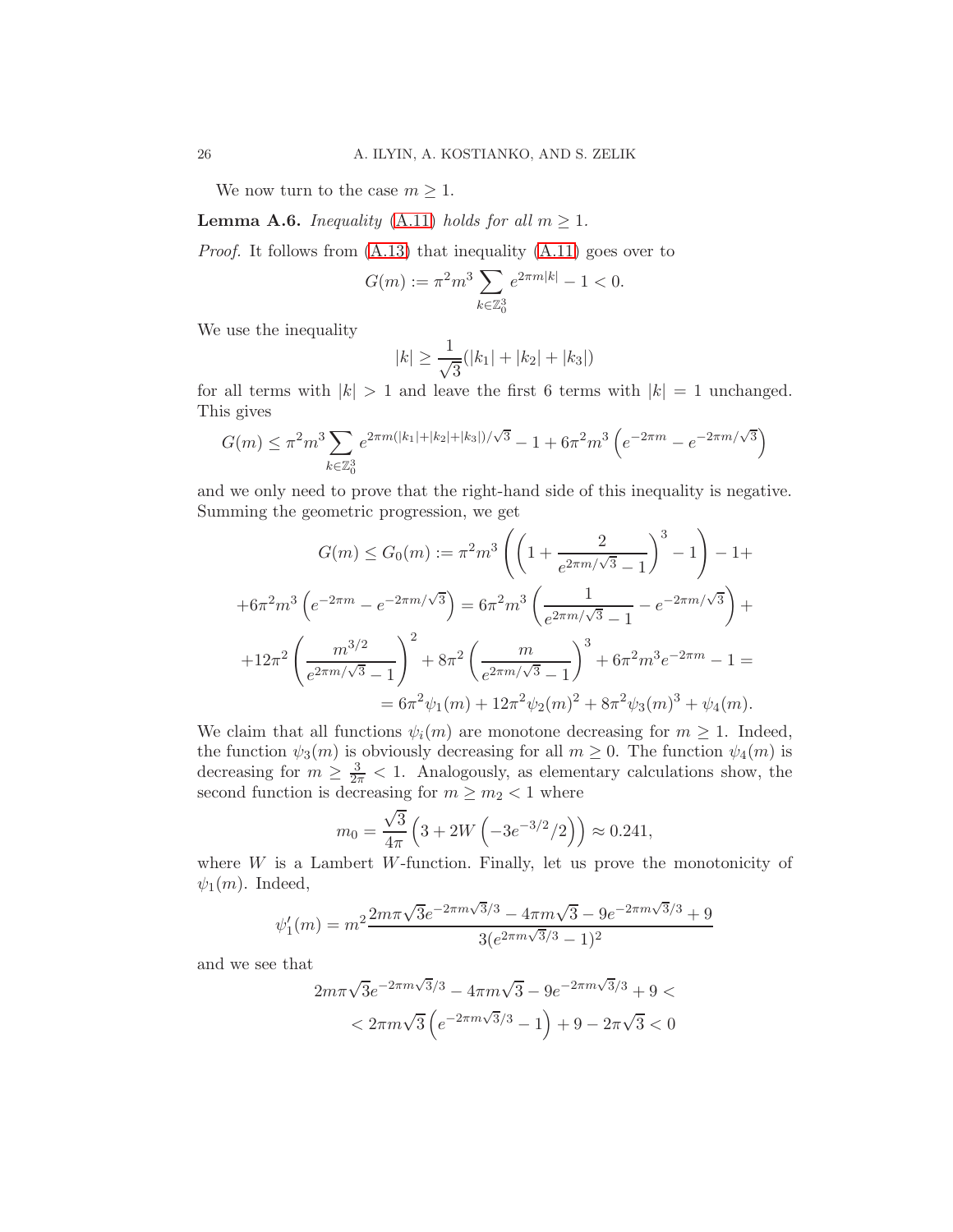if  $m \ge 1$ , since  $9 - 2\pi\sqrt{3} < 0$ . Thus,  $\psi'_1(m) < 0$  for  $m \ge 1$  and  $\psi_1(m)$  is also decreasing. Thus,  $G_0(m)$  is decreasing for  $m \ge 1$  and we only need to note that  $G_0(1) = -0.7562 < 0$  and the lemma is proved.  $G_0(1) = -0.7562 < 0$  and the lemma is proved.

Finally, we have verified [\(A.11\)](#page-23-5) for all  $m \geq 0$  and the proof is complete.  $\square$ 

Remark A.7. Of course, the estimates obtained above hold for families of scalar functions  $\{\bar{\theta}_i\}_{i=1}^n \in H^1$  that are orthonormal with respect to  $(A.7)$ . In this case, the factor  $(d-1)$  in formula [\(A.5\)](#page-22-0) is replaced by 1, and we get a  $\sqrt{2}$ -times better constant in the 3D case and the same constant in the 2D case. Namely, the function  $\rho(x) := \sum_{i=1}^n |\bar{\theta}_i(x)|$  satisfies

$$
\|\rho\|_{L^2} \le \frac{1}{2\sqrt{\pi}} \frac{n^{1/2}}{\alpha^{1/2}}, \qquad d = 2,
$$
  

$$
\|\rho\|_{L^2} \le \frac{1}{\sqrt{8\pi}} \frac{n^{1/2}}{\alpha^{3/4}}, \qquad d = 3.
$$
 (A.14)

<span id="page-26-0"></span>These estimates also hold for all three cases  $\Omega = \mathbb{T}^d$ ,  $\Omega = \mathbb{R}^d$ , and  $\Omega \subset \mathbb{R}^d$  with Dirichlet boundary conditions.

#### Appendix B. A pointwise estimate for the nonlinear term

In this appendix, we prove a pointwise estimate for the inertial term which corresponds to the Navier–Stokes nonliearity.

**Proposition B.1.** Let for some  $x \in \mathbb{R}^d$ ,  $u(x) \in \mathbb{R}^d$  and  $\text{div } u(x) = 0$ . Then

<span id="page-26-1"></span>
$$
|\left( (\theta, \nabla_x)u, \theta \right)(x)| \le \sqrt{\frac{d-1}{d}} \, |\theta(x)|^2 |\nabla_x u(x)|,\tag{B.1}
$$

where  $\nabla_x u(x)$  is a  $d \times d$  matrix with entries  $\partial_i u_i$ , and

$$
|\nabla_x u|^2 = \sum_{i,j=1}^d (\partial_i u_j)^2.
$$

Proof. Basically, this can be extracted from [\[28\]](#page-28-14). For the sake of completeness we reproduce the details. We suppose first that A is a symmetric real  $d \times d$  matrix with entries  $a_{ij}$  and with Tr  $A = 0$ . Then

<span id="page-26-2"></span>
$$
||A||_{\mathbb{R}^d \to \mathbb{R}^d}^2 \le \frac{d-1}{d} \sum_{i,j=1}^d a_{ij}^2.
$$
 (B.2)

In fact, let  $\lambda_1, \ldots, \lambda_d$  be the eigenvalues of A and let  $\lambda_1$  be the largest one in absolute value. Then  $\sum_{j=1}^{d} \lambda_j = 0$  and therefore

$$
(d-1)\sum_{j=2}^{d} \lambda_j^2 \ge \left(\sum_{j=2}^{d} \lambda_j\right)^2 = \lambda_1^2.
$$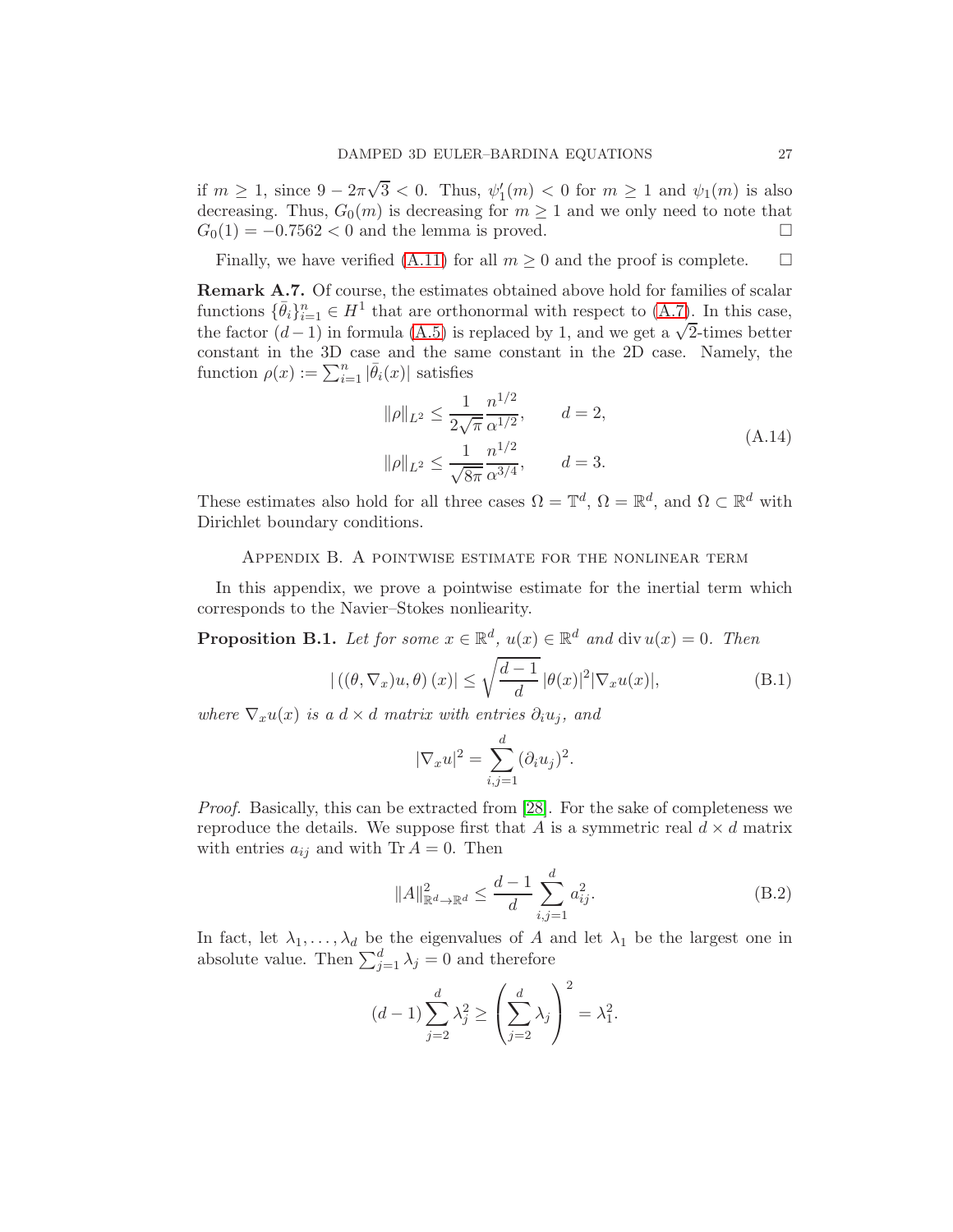Adding  $(d-1)\lambda_1^2$  to both sides we obtain

$$
(d-1)\sum_{j=1}^{d} \lambda_j^2 \ge d\lambda_1^2,
$$

which gives [\(B.2\)](#page-26-2) since  $\lambda_1^2 = ||A||_{\mathbb{R}^d \to \mathbb{R}^d}^2$  and  $\sum_{j=\frac{T}{L}}^d \lambda_j^2 = \text{Tr } A^2 = \sum_{i,j=1}^d a_{ij}^2$ . Now [\(B.1\)](#page-26-1) follows from [\(B.2\)](#page-26-2) with  $A := \frac{1}{2}(\nabla_x u + \nabla_x u^T)$  and  $\text{Tr } A = 0$ , since

$$
\sum_{i,j=1}^d a_{ij}^2 = \frac{1}{4} \sum_{i,j=1}^d (\partial_i u_j + \partial_j u_i)^2 \le \sum_{i,j=1}^d (\partial_i u_j)^2.
$$

 $\Box$ 

#### <span id="page-27-0"></span>**REFERENCES**

- <span id="page-27-12"></span>[1] H. Araki, On an inequality of Lieb and Thirring. Lett. Math. Phys., vol 19, no 2 (1990) 167–170.
- <span id="page-27-8"></span><span id="page-27-1"></span>[2] A. Babin and M. Vishik, Attractors of Evolution Equations. Studies in Mathematics and its Applications, vol 25. North-Holland Publishing Co., Amsterdam, 1992.
- [3] J. Ball. Global attractors for damped semilinear wave equations, Partial differential equations and applications. Discrete Contin. Dyn. Syst. vol 10, no. 1-2, (2004), 31– 52.
- <span id="page-27-3"></span>[4] J. Bardina, J. Ferziger, and W. Reynolds, Improved subgrid scale models for large eddy simulation, in Proceedings of the 13th AIAA Conference on Fluid and Plasma Dynamics, (1980).
- <span id="page-27-4"></span>[5] Y. Cao, E. M. Lunasin, and E.S. Titi, Global well-posedness of the three-dimensional viscous and inviscid simplified Bardina turbulence models. Commun. Math. Sci., vol 4, no 4, (2006) 823–848.
- <span id="page-27-9"></span>[6] V. V. Chepyzhov and A. A. Ilyin, A note on the fractal dimension of attractors of dissipative dynamical systems. Nonlinear Anal. vol 44 **44**, (2001), 811–819.
- <span id="page-27-10"></span>[7] V. V. Chepyzhov and A. A. Ilyin, On the fractal dimension of invariant sets; applications to Navier–Stokes equations. Discrete Contin. Dyn. Syst. vol 10, no 1-2, (2004) 117–135.
- <span id="page-27-2"></span>[8] V. V. Chepyzhov and M. I. Vishik, Attractors for Equations of Mathematical Physics. Amer. Math. Soc. Colloq. Publ., vol 49, Providence, RI: Amer. Math. Soc., 2002.
- <span id="page-27-6"></span>[9] V.V.Chepyzhov, A.A.Ilyin, S.V.Zelik, Vanishing viscosity limit for global attractors for the damped Navier–Stokes system with stress free boundary conditions, Physica D, vol 376–377, (2018) 31–38.
- <span id="page-27-7"></span>[10] P. Constantin and C. Foias, Global Lyapunov exponents, Kaplan–Yorke formulas and the dimension of the attractors for the 2D Navier–Stokes equations, Comm. Pure Appl. Math. vol 38, (1985) 1–27.
- <span id="page-27-5"></span>[11] P. Constantin, C. Foias and R. Temam, On the dimension of the attractors in two– dimensional turbulence, Physica D, vol 30, (1988), 284–296.
- <span id="page-27-11"></span>[12] P. G. Drazin and W. H. Reid. Hydrodynamic stability. 2nd ed. Cambidge Univ. Press, Cambridge, 2004.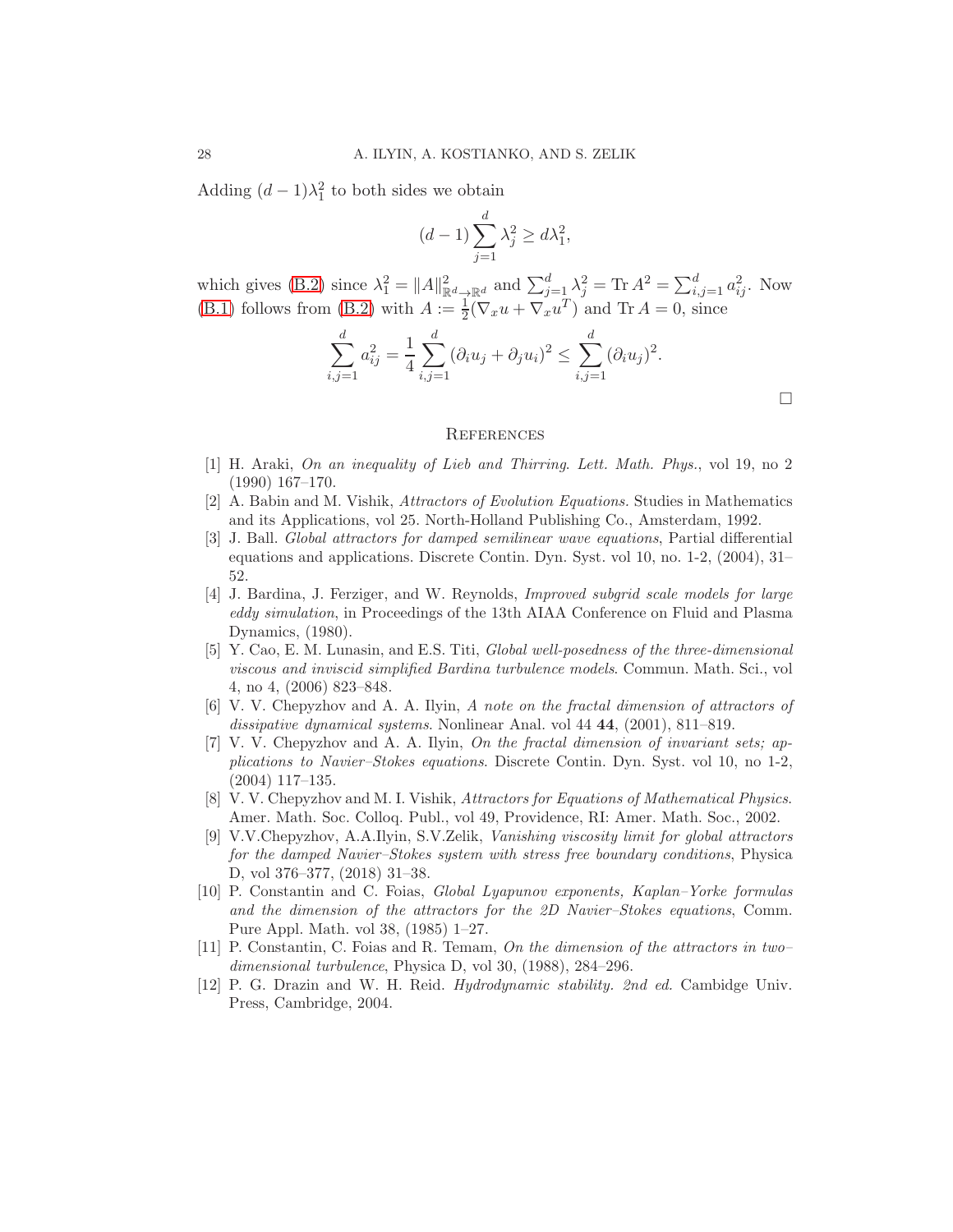- <span id="page-28-5"></span><span id="page-28-0"></span>[13] C. Fefferman, Existence and smoothness of the Navier-Stokes equation, Millennium Prize Problems, Clay Math. Inst., Cambridge, MA, (2006), 57–67.
- [14] C. Foias, D. D. Holm, and E. S. Titi, The three dimensional viscous Camassa–Holm equations, and their relation to the Navier–Stokes equations and turbulence theory, Jour Dyn and Diff Eqns, vol 14, (2002) 1–35.
- <span id="page-28-2"></span><span id="page-28-1"></span>[15] C. Foias, O. Manely, R. Rosa, and R. Temam, Navier–Stokes Equations and Turbulence. Cambridge Univ. Press, Cambridge, 2001.
- <span id="page-28-18"></span>[16] U. Frisch, Turbulence. The legacy of A. N. Kolmogorov, Cambridge University Press, Cambridge, 1995.
- [17] A. Haraux, Two remarks on dissipative hyperbolic problems, in: Nonlinear Partial Differential Equations and Their Applications, College de France Seminar, Vol. VII, H. Brezis, J.L. Lions (Eds.), Pitman, London,1985.
- <span id="page-28-16"></span><span id="page-28-6"></span>[18] D. Henry, Geometric Theory of Semilinear Parabolic Equations. Lecture Notes in Mathematics, Vol. 840, Springer-Verlag. Berlin-Heidelberg-New York, 1981.
- [19] M. Holst, E. Lunasin, and G. Tsogtgerel, Analysis of a general family of regularized Navier-Stokes and MHD models, J. Nonlinear Sci. vol 20, no 5, (2010) 523–567.
- <span id="page-28-10"></span>[20] A. A. Ilyin and E. S. Titi, Attractors to the two-dimensional Navier–Stokes-α models: an  $\alpha$ -dependence study, J. Dynam. Diff. Eqns, vol 15, (2003) 751–778.
- <span id="page-28-11"></span>[21] A. A. Ilyin, A. Miranville, and E. S. Titi, Small viscosity sharp estimates for the global attractor of the 2-D damped-driven Navier-Stokes equations, Commun. Math. Sci. vol 2, (2004) 403–426.
- <span id="page-28-9"></span>[22] A. A. Ilyin and S. V. Zelik, Sharp dimension estimates of the attractor of the damped 2D Euler-Bardina equations, Partial Differential Equations, Spectral Theory, and Mathematical Physics. The Ari Laptev Anniversary Volume of the European Mathematical Society edited by T. Weidl. R. Frank, P. Exner, and F. Gesztesy.
- <span id="page-28-8"></span>[23] V. K. Kalantarov and E. S. Titi, Global attractors and determining modes for the 3D Navier–Stokes–Voight equations, Chin. Ann. Math. vol 30B, no 6, (2009) 697–714.
- <span id="page-28-7"></span>[24] R. Layton and R. Lewandowski, On a well-posed turbulence model, Discrete Continuous Dyn. Sys. B, vol. 6, (2006) 111–128.
- <span id="page-28-3"></span>[25] O. A. Ladyzhenskaya, Attractors for Semigroups and Evolution Equations. Leizioni Lincei, Cambridge Univ. Press, Cambridge, 1991.
- <span id="page-28-4"></span>[26] J. Leray, Essai sur le mouvement d'un fluide visqueux emplissant l'space, Acta Math. vol 63, (1934) 193–248.
- <span id="page-28-13"></span>[27] E. H. Lieb, An  $L^p$  bound for the Riesz and Bessel potentials of orthonormal functions, J. Func. Anal. vol 51, (1983) 159–165.
- <span id="page-28-14"></span>[28] E. Lieb, On characteristic exponents in turbulence, Comm. Math. Phys. vol 92, (1984) 473–480.
- <span id="page-28-15"></span>[29] E. Lieb and W. Thirring, Inequalities for the moments of the eigenvalues of the Schrödinger Hamiltonian and their relation to Sobolev inequalities, Studies in Mathematical Physics, Essays in honor of Valentine Bargmann, Princeton University Press, Princeton NJ, 269–303 (1976).
- <span id="page-28-17"></span><span id="page-28-12"></span>[30] J. Lions, Quelques méthodes des problèmes aux limites non linéaires, Doud, Paris, 1969.
- [31] P. Lions, Mathematical Topics in Fluid Mechanics: Volume 1: Incompressible Models, Oxford Lecture Series in Mathematics and Its Applications, 1996.